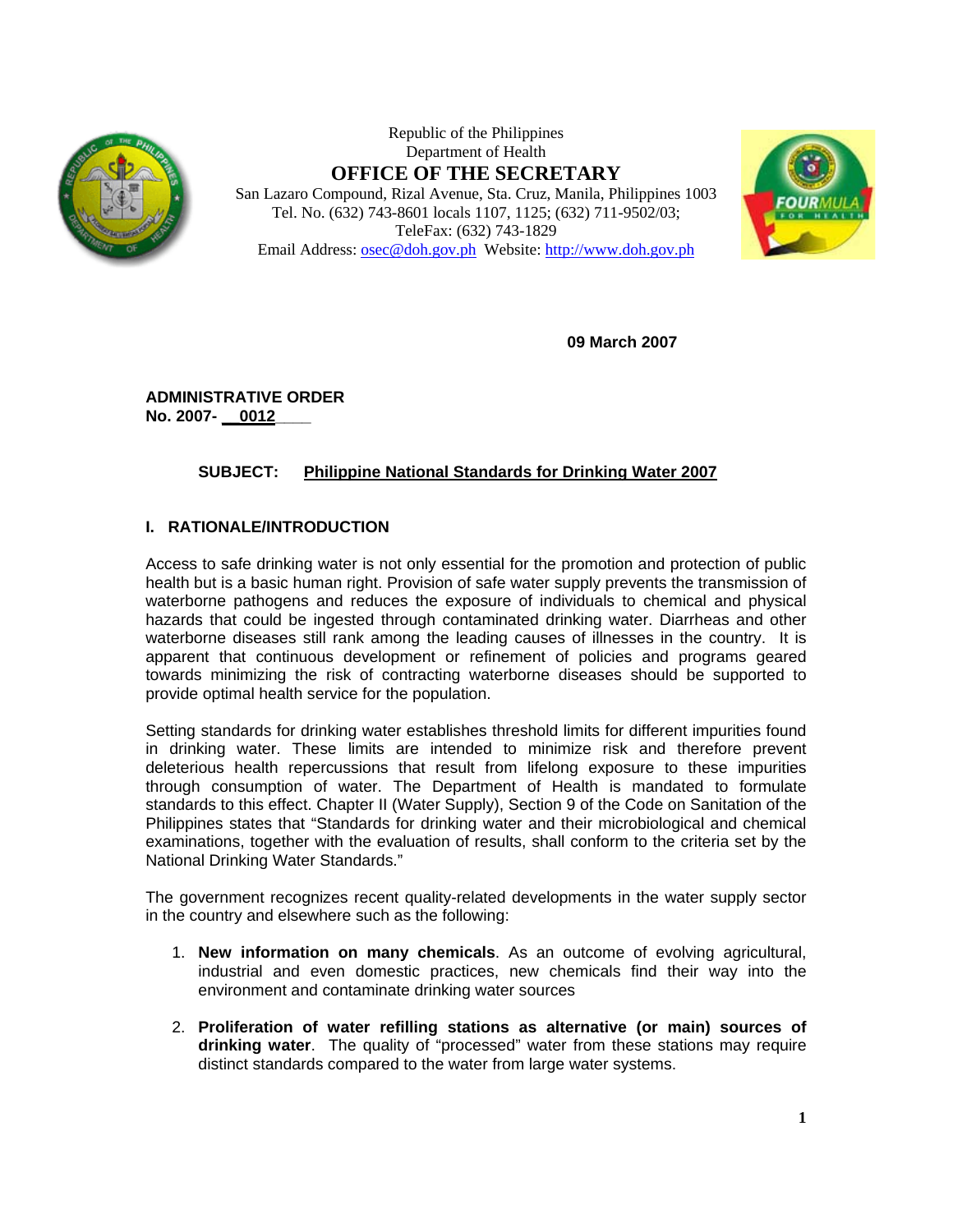- 3. **Detection of naturally occurring hazardous substances in groundwater**, e.g. arsenic and fluoride. The presence of these chemicals is inevitable constituent in some water sources.
- 4. **The need for different approaches in supporting safe management of water supply systems**.

While PNSDW 2007 aims to achieve more comprehensive parameters to address issues on water quality, it also advocates for an efficient water quality surveillance system by prioritizing the parameters that need to be monitored (**refer to Annex 1**). The concept of performance targets through the application of water safety plans has been introduced to encourage water providers to systematically monitor the quality of water at all phases of production and distribution.

The standards set in 2007 PNSDW are based on guidelines or criteria that are recommended by international institutions like the World Health Organization, United States Environmental Protection Agency, etc. There are certain factors that the national government should consider whether or not to adapt these guideline values. First, standards that are very stringent could limit the availability of water supply that meets such levels. National standards are influenced by national priorities and economic factors. The judgment of safety, or what is acceptable level of risk in particular circumstances, is a matter that our society should decide.

# **II. OBJECTIVE**

To protect public health, safety and welfare by ensuring quality standards of drinking water.

#### **III. SCOPE/COVERAGE**

These standards shall apply to all waterworks officials, developers and operators of water supply systems both government and private entities, water refilling station operators, water vending machine operators, ice manufacturers, all establishments and institutions that supply or serve drinking water, drinking water laboratories, health and sanitation authorities, the general public and all other concerned

#### **IV. DEFINITION OF TERMS**

As used in this document, the terms below shall be defined as follows:

**Acceptability** – physical or chemical quality of water that conforms to the appearance, taste and odor or drinking water that satisfy the consumer.

**Aerobic bacteria** – bacteria that live or occur only in the presence of oxygen.

**Agricultural land** - a tract of land cultivated for the purpose of agricultural production including but not limited to crop production, raising and breeding of domestic animals, raising, breeding, or production of a specific aquatic animal, and similar activities.

**Algae** - any of various chiefly aquatic, eukaryotic, photosynthetic organisms, ranging in size from single-celled forms to the giant kelp.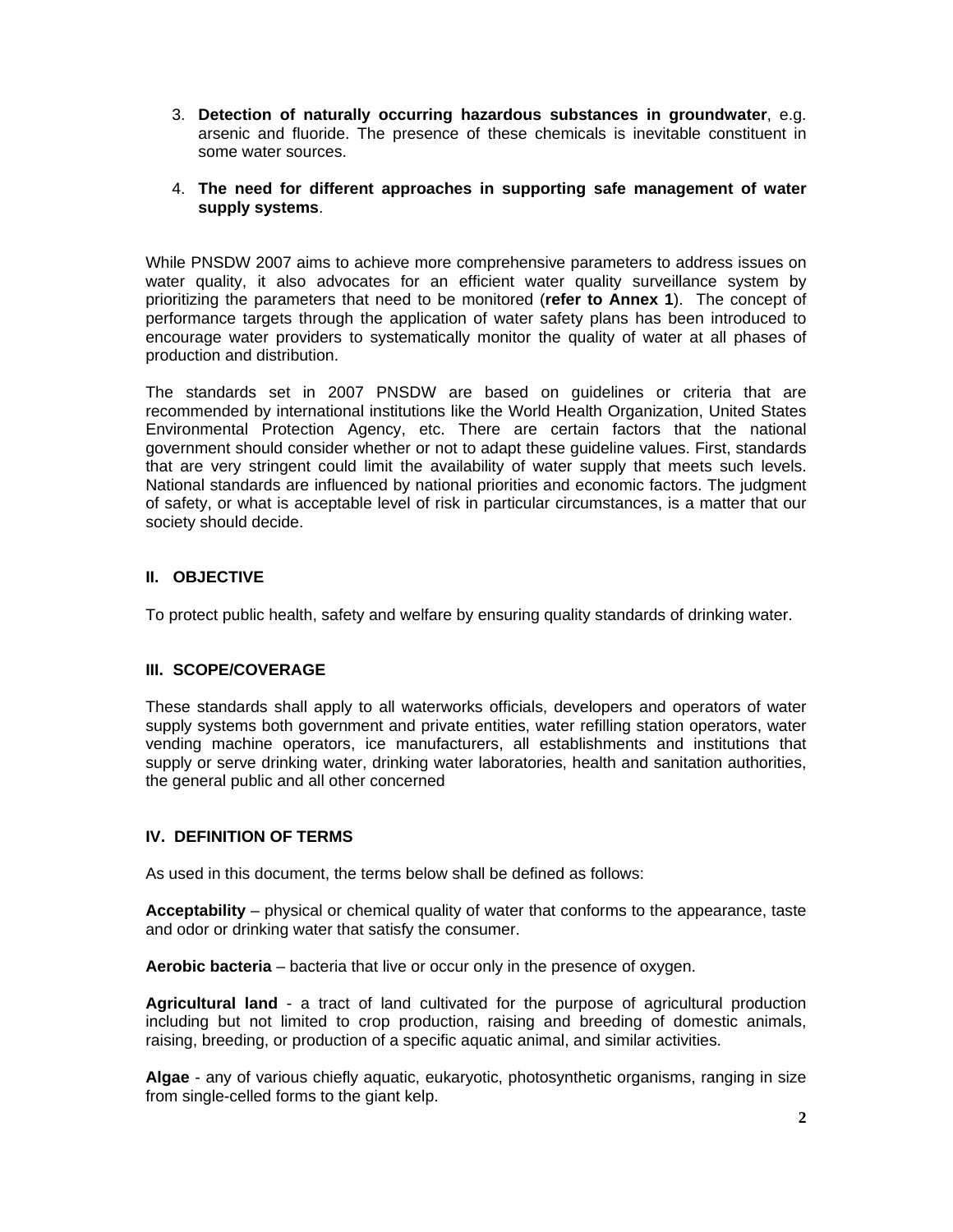**Anaerobic** – a descriptive term for a process such as fermentation that can proceed only in the absence of oxygen or a living thing that can survive only in the absence of oxygen.

**Banned pesticides** – pesticides whose use in the country has been prohibited by official order by the government

**Bioaccumulation** – is the accumulation of substances in life forms or biological system through uptake from the environment or the food chain

**Biofilm** – a microbial (bacterial, fungal, algal) community, enveloped by the extracellular biopolymer, which these microbial cells produce, that adheres to the interface of a liquid and a surface

**By-product** - a secondary or incidental product deriving from a manufacturing process or chemical reaction that is not the primary product or service being produced.

**Chlorination** – the process of adding the element chlorine to water disinfection to make it fit for human consumption as drinking water.

**Coagulation –** is a water treatment process that promotes aggregation of small particles into larger particles that can be subsequently removed by sedimentation and/or filtration.

**Coliform Organisms (Total Coliforms)** - refers to any rod-shaped, non-spore-forming gram negative bacteria capable of growth in the presence of bile sales, or other surfaceactive agents with similar growth-inhibiting properties which are cytochrome-oxidase negative and able to ferment lactose at either 35 or 37°C with the production of acid, gas and aldehyde within 24-48 hours.

**Composite sample**- a series of individual grab samples taken at different times from the same sampling point and mixed together

**Consumer's tap -** a valve and spout used to regulate delivery of water supply located at end of the water distribution systems usually within the vicinity of the houses or buildings.

**Contact time** – the length of time water supply is held in direct contact with a treating agent, e.g. chlorine solution.

**Contamination** – a general term referring to the introduction of materials not normally found in water that make the water less desirable or unfit for its intended use.

**Cyanotoxin** – any of several poisonous substances produced by certain cyanobacteria.

**Decomposition** – refers to the reduction of the body of a formerly living organism into simpler forms of matter.

**Detergent** – a substance used to enhance the cleansing action of water , which acts similarly to soap but is made from chemical compounds rather than fats and lye

**Disinfection –** water treatment processes designed to destroy disease-causing microorganisms. The efficacy of disinfection is often assessed by measuring the coliform group of indicator organisms.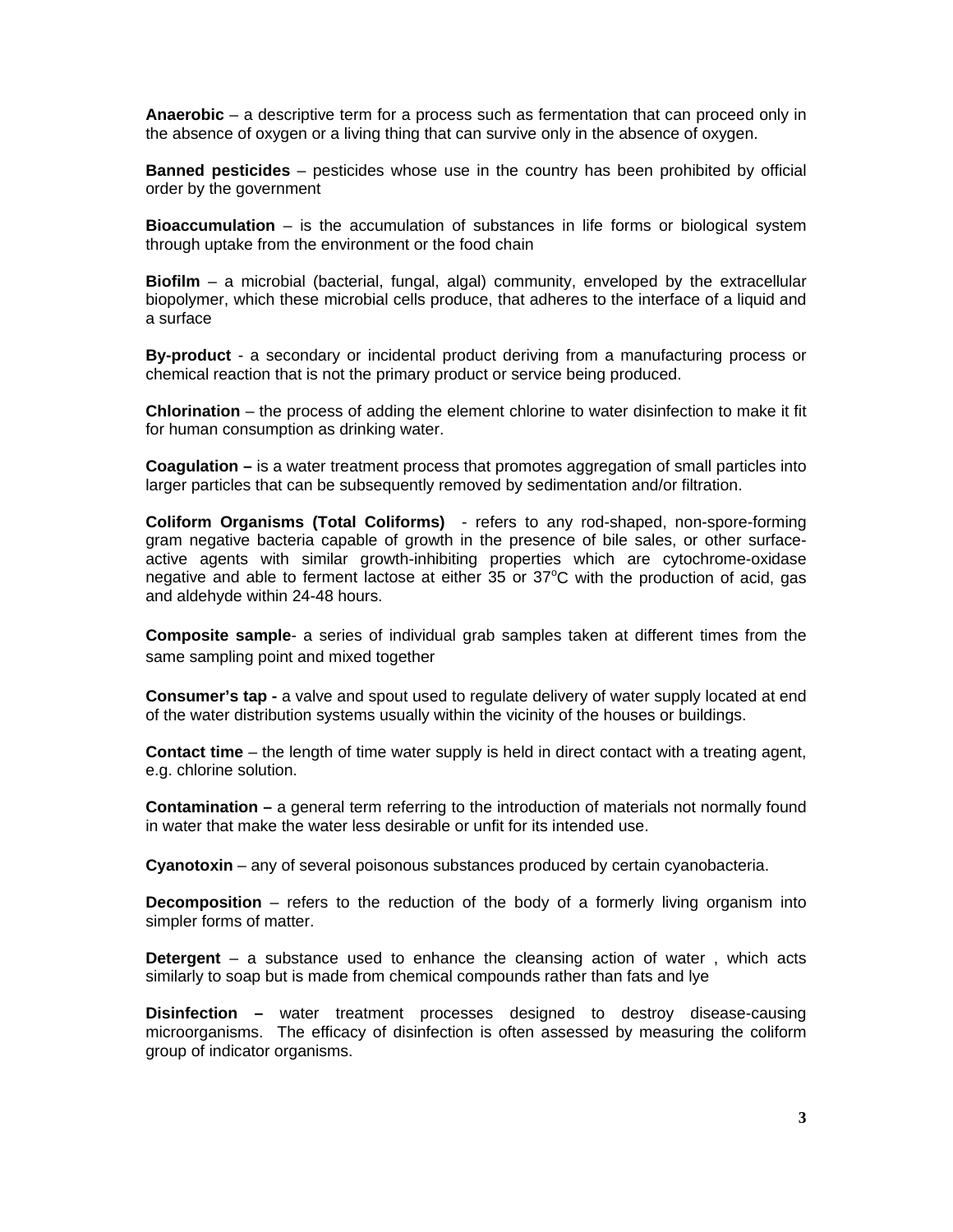**Dissolution** – any of a class of chemical reactions in which solute and solvent molecules combine with relatively weak covalent bonds.

**Drinking water** – water intended for direct human consumption or use in food preparation. Where high quality waters are scarce, the quality of water used for other domestic purposes need not be as high as that of drinking water.

**Effluent** – an outflowing of water from a natural body of water or from a sewage treatment facility

**Facultative Bacteria –** bacteria that can adapt themselves to growth and metabolism under aerobic or anaerobic conditions. Many organisms of interest in wastewater stabilization are among this group.

**False negative** – negative test result when the attribute for which the subject is being tested actually exists in that subject

**False positive** – a positive finding of a test when, in fact, the true result was negative.

**Fecal coliforms –** subgroup of coliform bacteria that has a high positive correlation with fecal contamination associated with all warm blooded animals. These organisms can ferment lactose at 44.5 $\degree$ C and produce gas in a multiple tube procedure (EC Confirmation) or acidity with Membrane Filter procedure

**Fecal indicator organisms** – microorganisms that when detected present in water supply signals fecal pollution of water

**Fitting** – any machine, piping, or tubing part that can attach or connect two or more larger parts in a plumbing system

**Flora** – refers to the collective bacteria and other microorganisms in an ecosystem (usually an animal host or a single part of its body

**Freshwater** – water with less than 0.5 parts per thousand dissolved salts which may be found in lakes, rivers, and groundwater.

**Galvanized pipe** – iron or steel pipe that is coated with rust-resistant zinc.

**Grab sample-** a single water sample collected at one time from a single point.

**Gram-negative bacteria –** bacteria that decolorize and accept the safranin stain which appears pink using the gram-stain technique

**Gross alpha and gross beta radioactivity** – radioactivity emanating from radionuclides belonging to the uranium, thorium and actinium series, which are terrestrial in origin. It also includes radionuclides that occur singly and are produced by cosmic rays and are terrestrial in origin.

**Groundwater** – water that occurs below the surface of the Earth, where it occupies spaces in soils or geologic strata

**Humic Acid** – a complex organic acid that is present in soil, peat, and coal formed from the decomposition of vegetable matter. It is responsible for much of the color in water.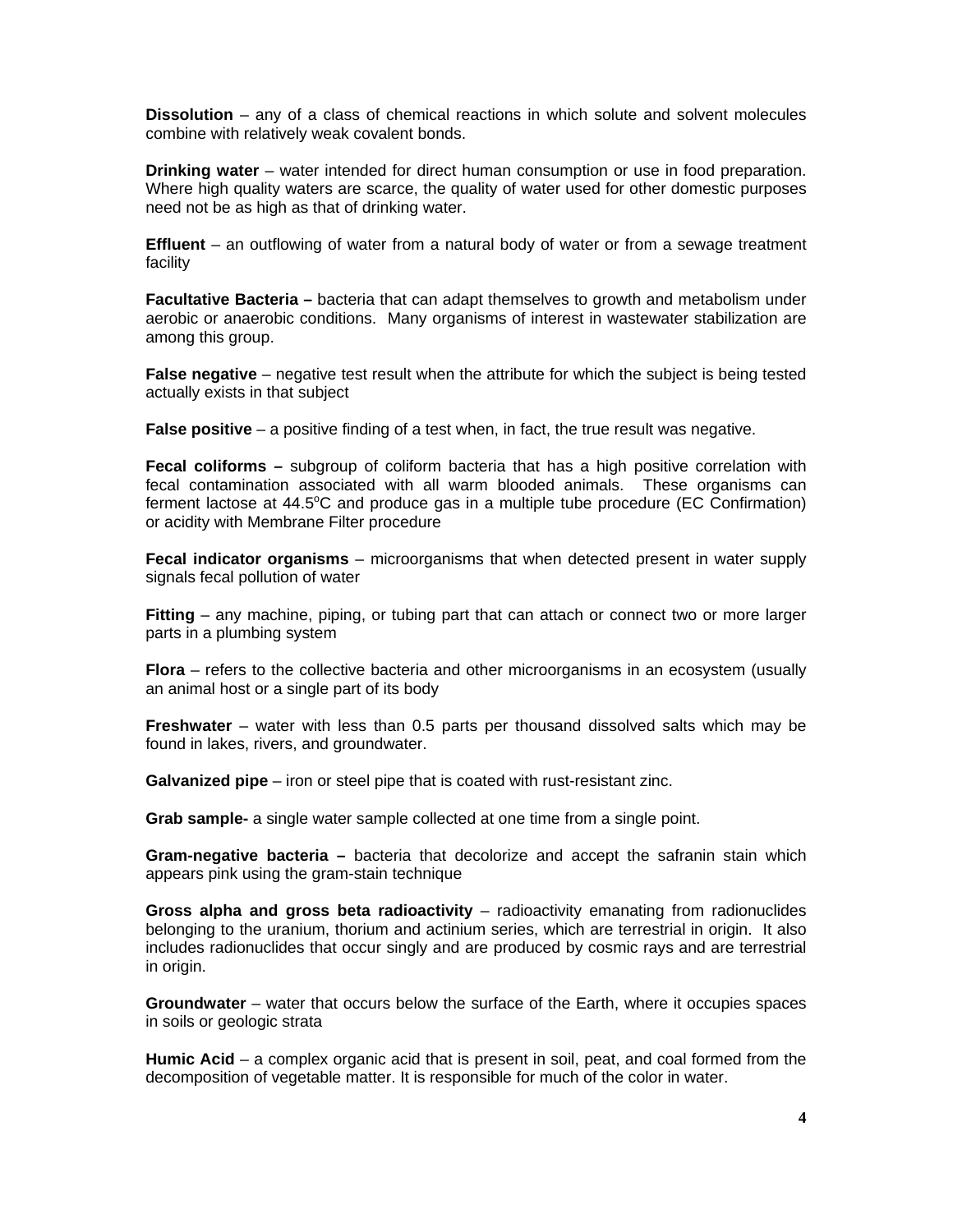**Igneous** - rocks or processes involving the formation and solidification of hot, molten magma produced under conditions involving intense heat

**Ion** - an atom or a group of atoms that has acquired a net electric charge by gaining or losing one or more electrons

**Leaching** - is the loss of soluble substances and colloids from ores or other rock formations beneath the Earth's surface into groundwater. It is also the separation of soluble substances from plumbing materials into water supply.

**Level I** (or point source) – a protected well or a developed spring with an outlet but without distribution system, generally adaptable for rural areas where the houses are thinly scattered. A level I facility normally serves 15 to 25 households and its outreach must not be more than 250 meters from the farthest user. The yield or discharge is generally from 40 to 140 liters per minute.

**Level II** (communal faucet system or standposts) – a system composed of source, a reservoir, piped distribution network and communal faucets, located no more than 25 meters from the farthest house. The system is designed to deliver 40 to 80 liters per capita per day to an average of 100 households, with one faucet per 4 to 6 households. It is generally suitable for rural and urban areas where houses are clustered densely to justify a simple pipe system.

**Level III** (waterworks system or individual house connections) – a system with a source, a reservoir, a piped distribution network and household taps. It is generally suited for densely populated areas. This level of facility requires a minimum treatment of disinfection.

**Local health authority** – a government official or employee responsible for application of a prescribed health measure in a local political subdivision. It is the provincial governor, city or municipal mayor, as the case maybe.

**Metabolite** – organic compound that is a starting material in, an intermediate in, or an end product of metabolism.

**Methylation** – refers to the replacement of hydrogen atom (H) with a methyl group (CH<sub>3</sub>), regardless of the substrate.

**Most Probable Number (MPN) -** a statistical method of determining microbial populations. A multiple dilution tube technique is utilized with a standard medium and observations are made for specific individual tube effects. Resultant coding is translated by mathematical probability tables into population numbers.

**Oxidation** – a chemical reaction in which the atoms in an element lose electrons and the valence of the element is correspondingly increased

**Persistence** – extent to which compounds in the environment tend to accumulate and do not easily degrade as a result of natural processes of decomposition

**Pesticide** – chemical substance or biological agent used against pests including insects, plant pathogens, weeds, mollusks, birds, mammals, fish, nematodes, and microbes that compete with humans for food, destroy property, spread disease or are a nuisance.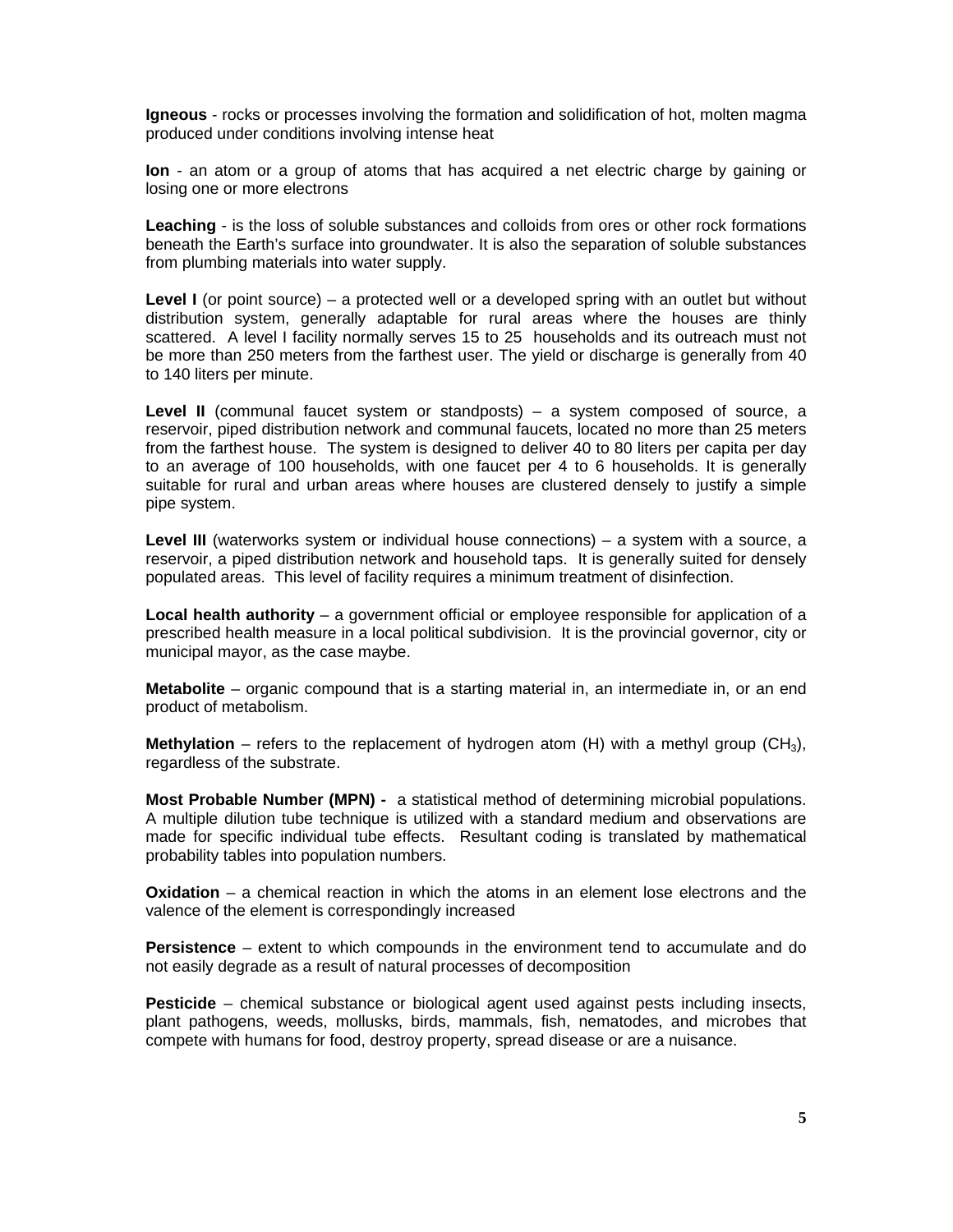**Petroleum** – a substance, generally liquid, occurring naturally in the earth and composed mainly of mixtures of chemical compounds of carbon and hydrogen with or without other nonmetallic elements such as sulfur, oxygen, and nitrogen.

**Pipe** – a long hollow cylinder used chiefly to convey water supply or sewage

**Plumbing** – includes the pipes, materials, fixtures and other appurtenances used in the installation, maintenance, extension or alteration of building water supply system and building drainage system.

**Potable water –** water suitable (both health and acceptability considerations) for drinking and cooking purposes

**Proteinaceous** – pertains to any adhesive material having a protein base such as animal glue, casein, and soya.

**Radioactivity** – the spontaneous emission of radiation, generally alpha and beta particles, often accompanied by gamma rays, from the nucleus of an unstable isotope.

**Registered pesticides** – types of pesticides that are imported or manufactured locally and are officially recognized by the government for use in the country.

**Residual chlorine –** When a sufficient dosage of chlorine is applied to water, microorganisms of sanitary significance are destroyed and there is a reaction on all oxidizable matter. After all these reactions have taken place, at the end of a specified contact time, there remains a certain minute quantity of chlorine in the water. Its presence in the water is usually an indication of sufficiency of treatment or chlorination, and is therefore an assurance of protection of the microbiological quality.

**Risk assessment** – an estimate of the severity or likelihood of harm to populations or ecosystems from exposure to hazard

**Sedimentary rock** – rock that has formed through the deposition and solidification of sediment, especially sediment transported by water (rivers, lakes, and oceans), ice (glaciers), and wind.

**Solvent** – a substance, ordinarily a liquid, in which other materials dissolve to form a solution. The most familiar and widely used solvent is water. Other compounds valuable as solvents because they dissolve materials that are insoluble or nearly insoluble in water are acetone, alcohol, benzene (or benzol), carbon disulfide, carbon tetrachloride, chloroform, ether, ethyl acetate, furfural, gasoline, toluene, turpentine, and xylene (or xylol).

**Trace element** –an element found in small quantities (usually less than 1.0%) in a mineral also known as accessory element or guest element.

**Turbidity** - a cloudiness or haziness of water (or other fluid) caused by individual particles that are too small to be seen without magnification. Turbidity in drinking water is caused by particulate matter that may be present from source as a consequence of inadequate filtration or from resuspension of sediment in the distribution system

**Water Refilling stations** – establishments where water is purified, sold and placed in water containers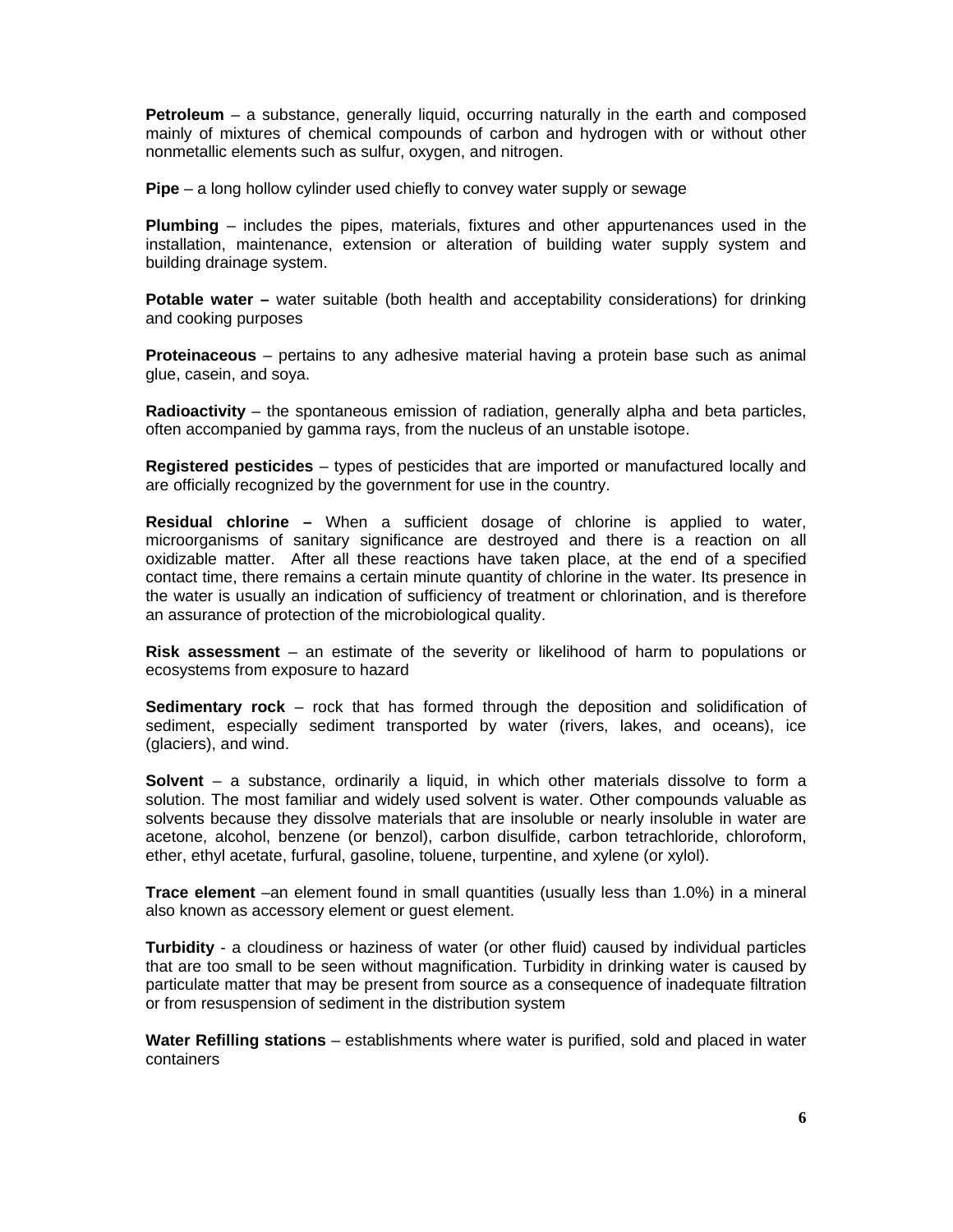**Water safety plan** – a comprehensive risk assessment and risk management approach that encompasses all steps in water supply from catchments to consumer to ensure the safety of drinking water supply.

**Water softening** – any physical or chemical process of reducing the concentration of divalent cations (including calcium and magnesium) in water supply.

**Water treatment works** – includes devices and equipment or physical and chemical processes for making water suitable for human consumption and other purposes

#### **V. GENERAL REQUIREMENTS**

#### **1. Microbiological Quality**

#### **1.1. Public Health Implications**

Drinking-water supplies should be free from contamination by human and animal excreta, which can contain a variety of microbial contaminants. Microbiological parameters are indices of potential waterborne diseases and, in general, are limited to bacteria, viruses and pathogenic protozoa. The major interest in classifying and issuing standards is the identification, quantification, and evaluation of organisms associated with waterborne diseases. Practically, all pathogenic organisms that can be carried by water originate from the intestinal tract of warm blooded animals.

Bacterial intestinal pathogens known to be transmitted in drinking-water are strains of *Salmonella, Shigella, enterotoxigenic Escherichia coli, Vibrio cholerae, Yersinia enterocolitica* and *Campylobacter fetus, Legionella pneumophila* although, a soil bacterium, may be contracted by inhalation exposure to the bacteria in water.

There are also many common viral and protozoan organisms that transmit disease in humans. Human enteric viruses that may be present in water include *Poliovirus, Echovirus, Coxsackie Virus A, Coxsackie Virus B,* new *enterovirus* types *68-71, Hepatitis type A, Gastroenteritis type Norwalk, Rotavirus and Adenovirus*. The protozoans are *Giardia*, *Cryptosporidium* spp, *Entamoeba histolytica, Balantidium coli, Naegleria* and *Acanthamoeba*.

Public health concern regarding cyanobacteria relates to their potential to produce a variety of toxins, known as "cyanotoxins." In contrast to pathogenic bacteria, cyanobacteria do not proliferate within the human body after uptake; they proliferate only in the aquatic environment before intake. Toxic peptides (e.g., microcystins) are usually contained within the cells and may be largely eliminated by filtration. However, toxic alkaloids such as cylindrospermospsin and neurotoxins are also released into the water and may pass through filtration systems.

Some microorganisms will grow as biofilms on surfaces (e.g. pipelines) in contact with water. Although most of these organisms do not cause illness to human, they can cause nuisance through generation of taste and odor or discoloration of drinking-water supplies. Growth following drinking-water treatment is referred to as "regrowth". It is typically reflected in measurement of increasing heterotrophic plate counts (HPC) in water samples. Elevated HPC occur especially in stagnant parts of piped distribution systems, in domestic plumbing, in some bottled water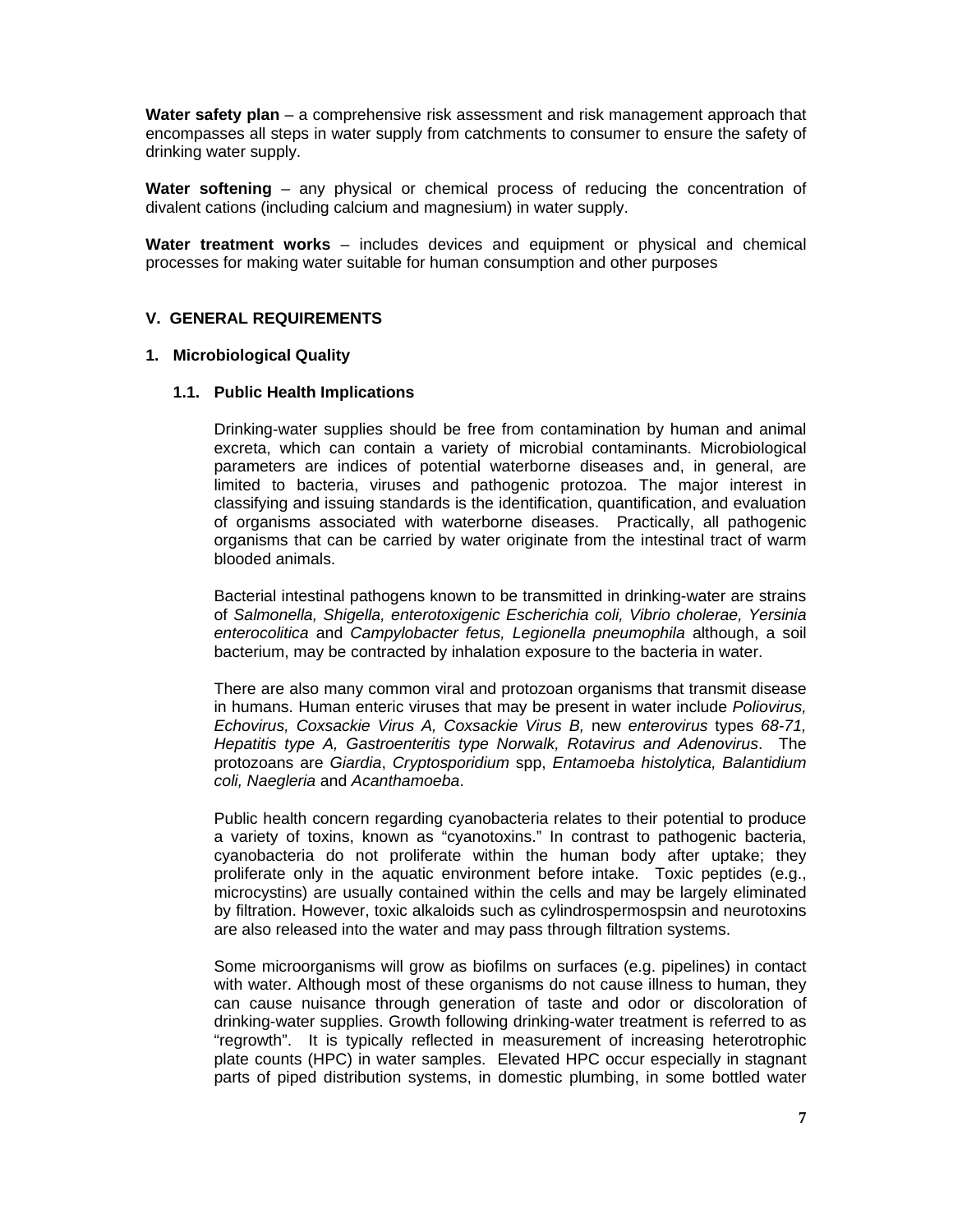and in plumbed-in devices such as water softeners, carbon filters and vending machines.

Potential consequences of microbial contamination are such that it must be of paramount importance and must never be compromised. It should be the primary concern of water providers to secure microbial safety of drinking-water supplies based on the use of multiple barriers, from catchments/source to consumer, to prevent the contamination of drinking-water or to reduce contamination to levels not deleterious to public health. Two approaches can be used to reduce the risk of bacterial, viral and parasitic infection to a negligible level: providing drinking water from a source verified free of fecal contamination or adequately treating fecal contaminated water. It is particularly more important to prevent or reduce the entry of pathogens into water sources than to rely on treatment processes to remove these pathogens.

Local health authorities should advocate the preparation and implementation of water safety plans **(refer to Annex 2)** to consistently ensure drinking water safety and thereby protect public health.

## **1.2. Microbiological Indicators of Drinking-Water Quality**

Frequent examinations for fecal indicator organisms remain as the most sensitive and specific way of assessing the hygienic quality of water. Fecal indicator bacteria should fulfill certain criteria to give meaningful results. The tests required to detect specific pathogens are generally very difficult and expensive so it is impractical for water systems to routinely test for specific types of organisms. A more practical approach is to examine the water for indicator organisms specifically associated with fecal contamination. An indicator organism essentially provides evidence of fecal contamination from humans or warm-blooded animals. The criteria for an ideal organism are as follows:

- a. Always present when pathogenic organism of concern is present, and absent in clean, uncontaminated water.
- b. Present in large numbers in the feces of humans and warm-blooded animals
- c. Respond to natural environmental conditions and to treatment process in a manner similar to the waterborne pathogens of interest
- d. Readily detectable by simple methods, easy to isolate, identify and enumerate
- e. Ratio of indicator/pathogen should be high
- f. Indicator and pathogen should come from the same source (gastrointestinal tract).

No organism fulfills all the criteria for an indicator organism, but the coliform bacteria fulfill most. The coliform group of bacteria (also called as total coliforms) is defined as all the aerobic and facultative anaerobic, gram-negative, nonsporeforming, rod-shaped bacteria that ferment lactose with gas formation within 48 h at 35°C. This definition includes *E. coli*, the most numerous facultative bacterium in the feces of warm-blooded animals, plus species belonging to the genera *Enterobacter*, *Klebsiella*, and *Citrobacter*.

Total coliform could be considered as part of natural aquatic flora because of their regrowth in water. Because of this characteristic, their detection in water supply may mean false positive for fecal contamination. Another way by which false positive can occur is when the bacteria *Aeromonas* is present in the sample. *Aeromonas* can biochemically mimic the coliform group. False negatives can occur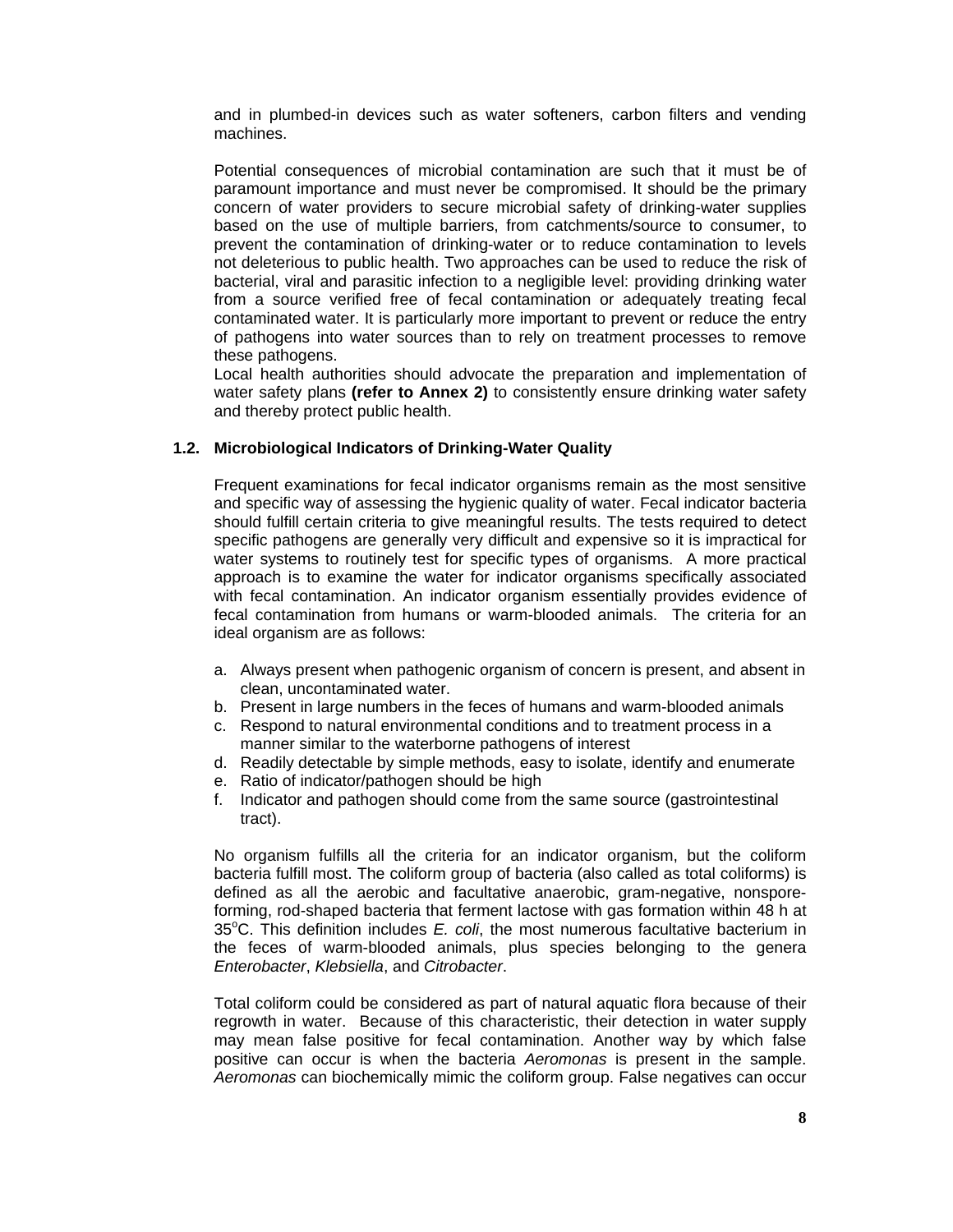when coliforms are present along with high populations of HPC bacteria. The presence of HPC bacteria may restrict the activities of coliform group bacteria.

Thermotolerant fecal coliforms are a subgroup of total coliforms that are differentiated from the total coliforms through laboratory examinations using elevated temperature (43 to 44.5°C). Although fecal coliforms provide stronger evidence of fecal contamination than total coliforms, they could not be distinguished as human or animal origin. *E. coli* is the indicator organism of choice for fecal contamination.

On the other hand, Heterotrophic Plate Count (HPC) describes a broad group of bacteria that include pathogens, nonpathogens and opportunistic microorganisms. HPC could be used to indicate general biological condition of drinking-water as a consequence of insufficiency of treatment processes, regrowth or recontamination of drinking water in the distribution system.

Water intended for human consumption should contain no indicator organisms. However, pathogens more resistant to conventional environmental conditions or treatment technologies may be present in treated drinking-water in the absence of E. coli or total coliforms. Protozoa and some enteroviruses are more resistant to many disinfectants including chlorine, and may remain viable and pathogenic in drinking-water following disinfection process.

| <b>Parameters</b> | Method of<br>Determination                                       | Value <sup>*</sup> | Units of<br>Measurement             | <b>Point of Compliance</b>                                                                                |
|-------------------|------------------------------------------------------------------|--------------------|-------------------------------------|-----------------------------------------------------------------------------------------------------------|
| Total coliform    | <b>Multiple Tube</b><br>Fermentation<br>Technique (MTFT)         | < 1.1              | MPN/ 100 mL                         | • Service reservoirs<br>• Water treatment<br>works<br>Consumer's Taps                                     |
|                   | Chromogenic<br>substrate test<br>(Presence-Absence) <sup>*</sup> | Absent<br>< 1.1    | MPN/100 mL                          | <b>Refilling Stations</b><br><b>Water Haulers</b><br>$\blacksquare$<br>■ Water Vending<br><b>Machines</b> |
|                   | Membrane Filter (MF)<br>Technique                                | < 1                | Total coliform<br>colonies / 100 mL |                                                                                                           |

# **1.3. Standard Methods of Detection and Values for Microbiological Quality**

Standard Methods for the Examination of Water and Wastewater, 20<sup>th</sup> Edition, 1998

 $\overline{a}$ 

<sup>\*</sup> Should be validated and approved by Department of Health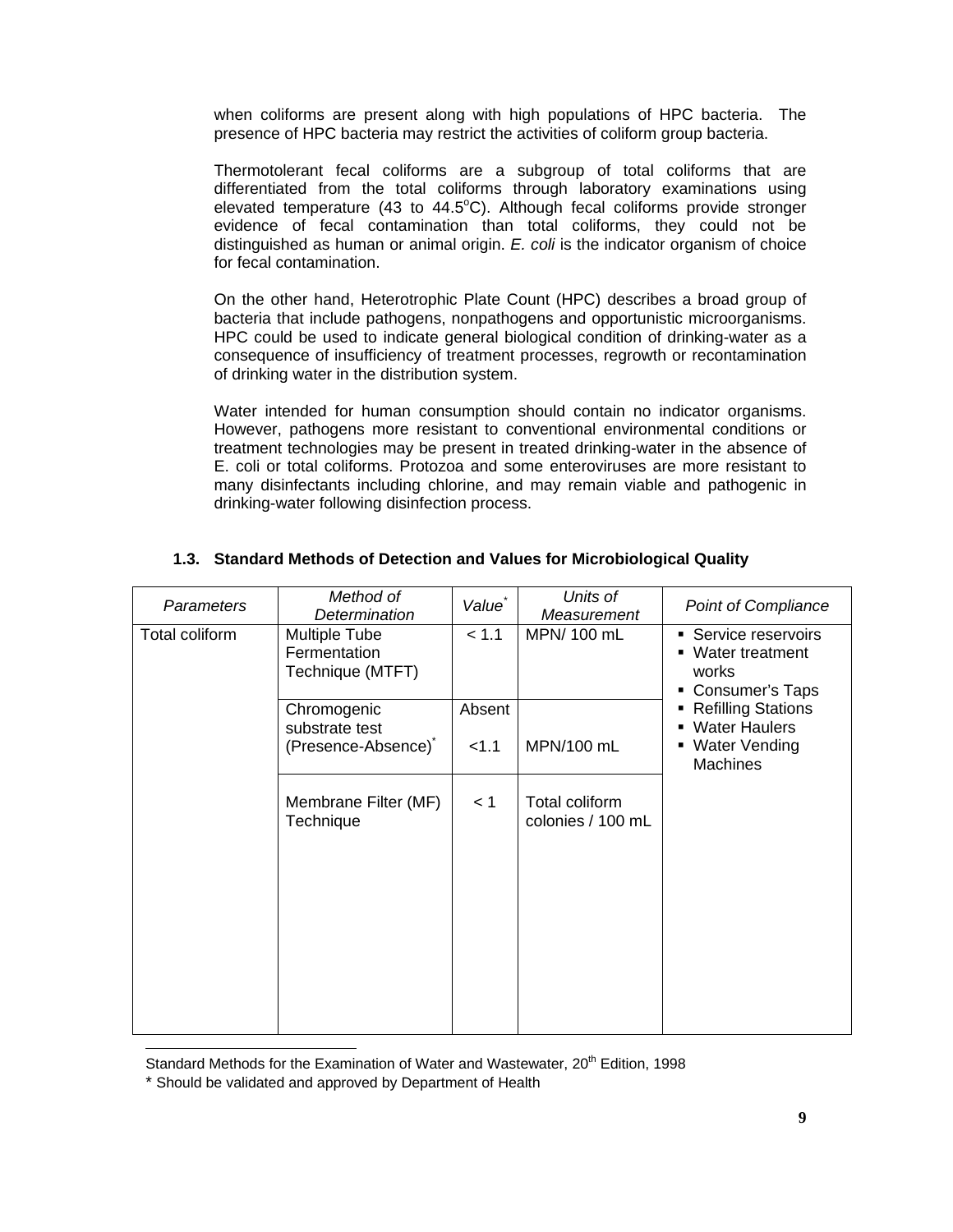|                                     | Compliance to Total coliform                                                                                                                                                                                                                  |       |                                     |                                                                                                                                                  |
|-------------------------------------|-----------------------------------------------------------------------------------------------------------------------------------------------------------------------------------------------------------------------------------------------|-------|-------------------------------------|--------------------------------------------------------------------------------------------------------------------------------------------------|
|                                     | (a) For water systems analyzing at least 40<br>samples per month, no more than 5% of the<br>monthly sample may be positive for total<br>coliform;<br>(b) For water systems analyzing fewer than 40<br>samples per month, no more than one (1) |       |                                     | Consumer's Taps                                                                                                                                  |
|                                     | sample per month may be positive for total<br>coliform                                                                                                                                                                                        |       |                                     |                                                                                                                                                  |
|                                     | At least 95% of standard samples taken in each<br>year from each reservoir are total coliform negative                                                                                                                                        |       |                                     | • Service reservoirs                                                                                                                             |
|                                     | No standard sample taken each month should<br>exceed maximum allowable value specified in the<br>above.                                                                                                                                       |       |                                     | ■ Water treatment<br>works<br>■ Refilling stations<br>• Water haulers<br>■ Water vending<br>machines                                             |
| Fecal coliform                      | <b>Multiple Tube</b><br>Fermentation<br>Technique (MTFT)                                                                                                                                                                                      | < 1.1 | MPN/ 100 mL                         | Service reservoirs<br>■ Water treatment<br>works<br>Consumer's Taps                                                                              |
|                                     | <b>Membrane Filter</b><br>Technique (MFT)                                                                                                                                                                                                     | < 1   | Fecal coliform<br>colonies / 100 mL | Refilling Stations<br>• Point Sources (Level<br>$\vert$                                                                                          |
|                                     | Chromogenic<br>substrate test<br>(Presence-Absence) <sup>*</sup>                                                                                                                                                                              | < 1.1 | MPN/100mL                           | • Water Haulers<br>• Water Vending<br><b>Machines</b>                                                                                            |
| Heterotrophic<br><b>Plate Count</b> | • Pour Plate<br>Spread Plate<br>• Membrane Filter<br>Technique                                                                                                                                                                                | < 500 | CFU / mL                            | Service reservoirs<br>■ Water treatment<br>works<br>• Consumer's taps<br>nearest the meter<br>■ Refilling Station<br>• Water Vending<br>Machines |

Standard Methods for the Examination of Water and Wastewater, 20<sup>th</sup> Edition, 1998

\* Should be validated and approved by Department of Health

# **1.4. Sampling and Analysis for Microbiological Quality**

To determine the safety and acceptability of drinking-water supply, appropriate laboratory examinations should be conducted on representative samples of water taken at all critical stages in the production and consumption of water supply. These stages include, and not limited to: the water sources, in the course of and after the treatment process (if any), and from a reasonable number of points in the distribution network. Microbiological examination, i.e. determination of fecal contamination of water supply, is conducted more frequently than the other tests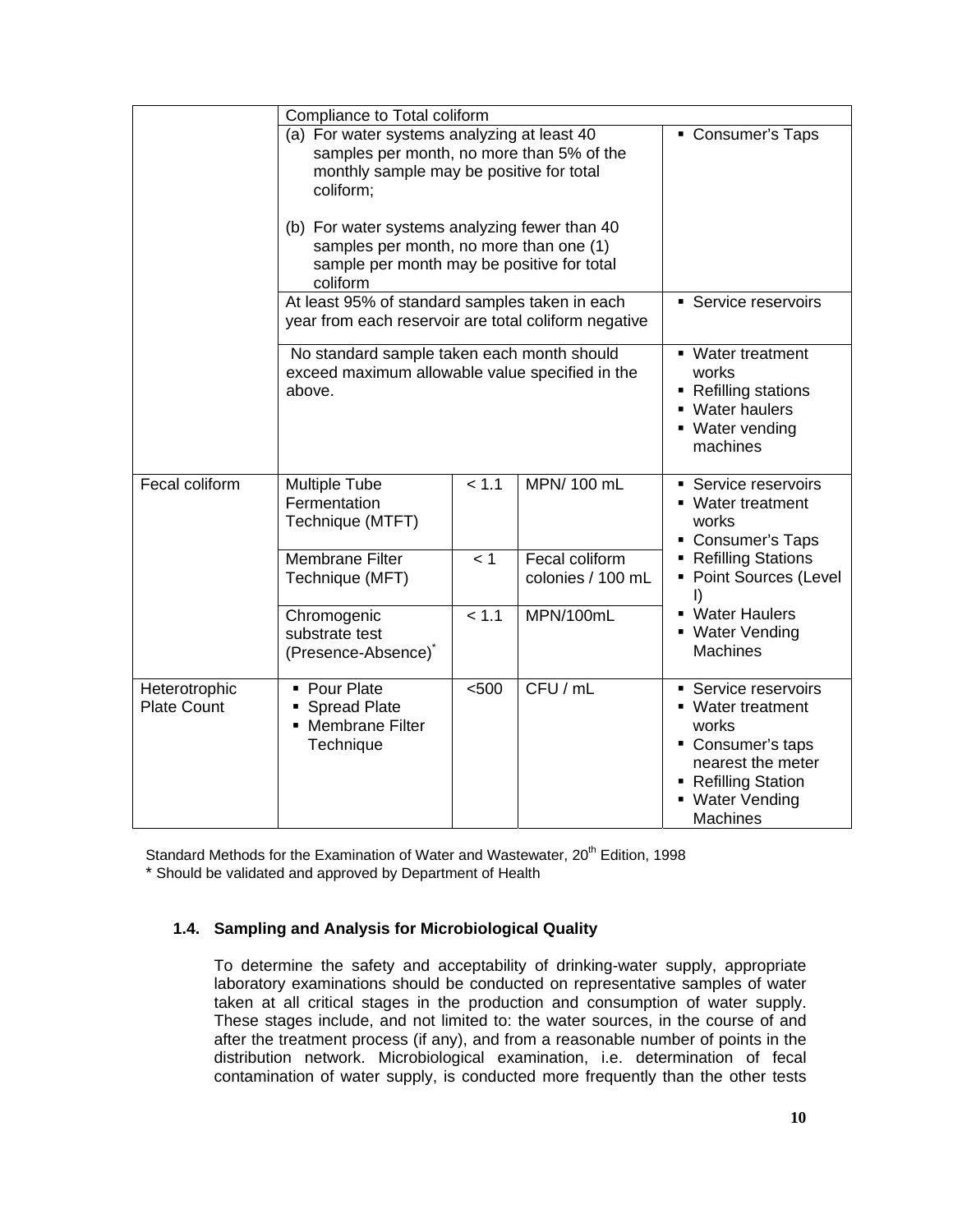because of the high probability of microbial contamination and the extent of public health it might cause.

## **1.4.1 Volume of sample**

The volume of sample should be sufficient to carry out all tests required, preferably not less than 100 ml.

## **1.4.2 Sample container**

Collect samples for microbiological examination in 120 ml clear bottles that have been cleansed and rinsed carefully, given a final rinse with distilled water and sterilized as directed in the standard method of analysis for water and wastewater. Sampling bottles should be provided with either ground glass stoppers or plastic screw caps. A paper or a thin aluminum foil cover should protect both the stopper and neck of the bottle. For waters that have been chlorinated, add 0.1 ml of a 3% solution of sodium thiosulfate ( $Na<sub>2</sub>S<sub>2</sub>O<sub>3</sub>$ ) to a clean sample bottle before sterilization

## **1.4.3 Sample Collection, Handling and Storage**

The sample should be representative of the water under examination. Contamination during collection and before examination should be avoided.

The tap should be cleaned and free from attachments and fully opened with water allowed to waste for a sufficient time to permit the flushing/clearing of the service lines. Flaming is not necessary. Taps with a history of previous contamination may be disinfected with hypochlorite solution (NaOCl 100 mg/L). No samples shall be taken from leaking taps.

The sampling bottle should be kept unopened until it is ready for filling. Remove stopper or cap as a unit; do not contaminate inner surface of stopper or cap and neck of bottle. Fill container without rinsing, it should be filled without rinsing and ample space (at least 2.5 cm) must be left to facilitate mixing by shaking. Replace stopper or cap immediately.

Water samples should be processed promptly or within six (6) hours after collection or if not possible the use of ice coolers for storage of water samples during transport to the laboratory is recommended. The time elapsed between collections and processing should in no case exceed 24 hours.

# **1.4.4 Identification of Samples**

Sampling bottles must be tagged with complete and accurate identification and description. The information about the samples can be recorded in a request form for analysis of water quality.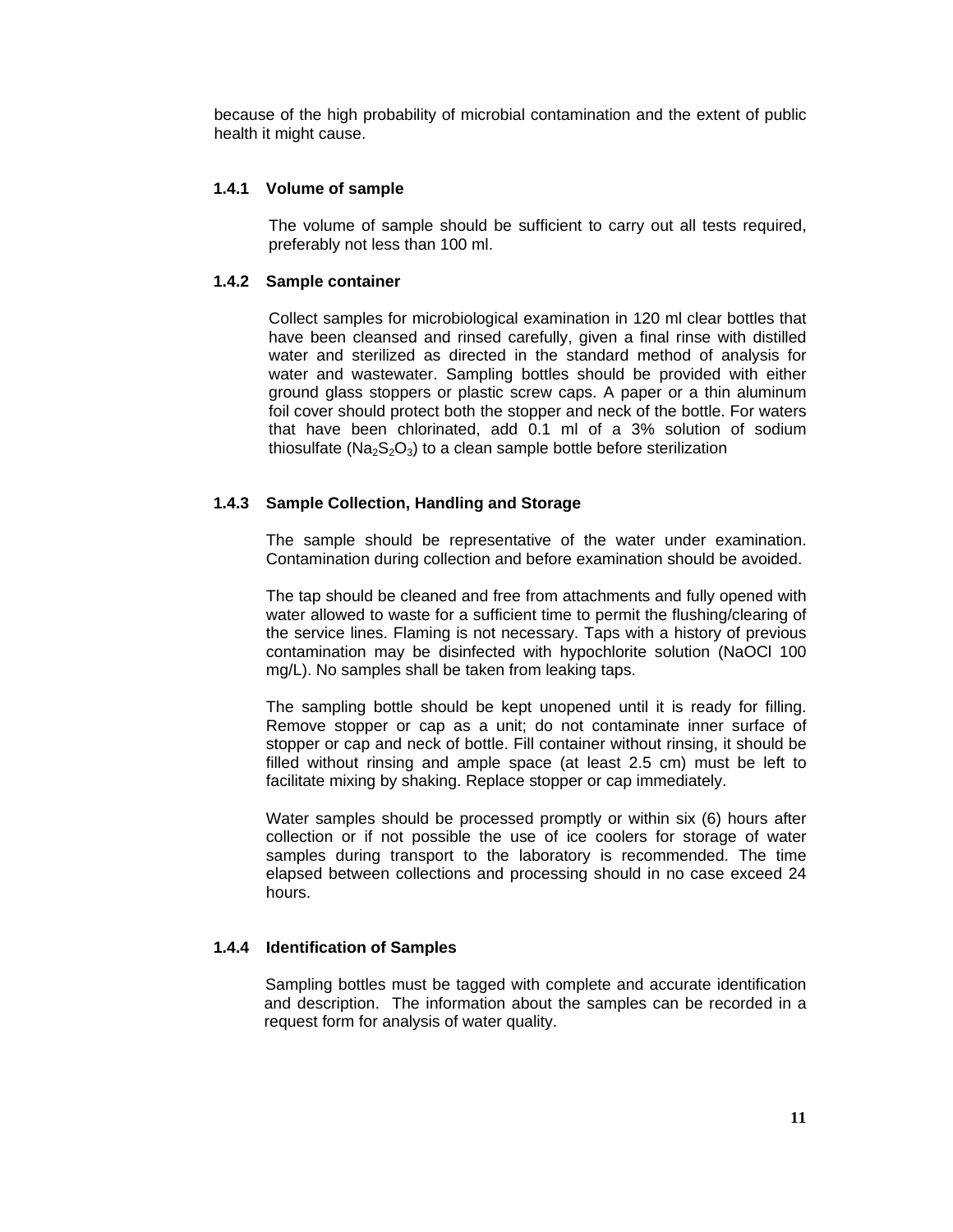# **1.4.5 Frequency of Sampling**

The minimum number of samples to be collected and examined periodically must be based on the mode and source of water supply **(as shown in Table 1).** 

However, frequency of sampling should also take into account the past frequency of records yielding unsatisfactory results, the quality of raw water treated, the number of raw water sources, the adequacy of treatment and capacity of the treatment plant, risks of contamination at the source and in the distribution system, the size and complexity of the distribution system, the risk of an epidemic and the practice of disinfection.

### **Table 1. Minimum Frequency of Sampling for Drinking-Water Supply Systems for Microbiological Examination**

| Source and mode of<br><b>Supply</b>               | <b>Population Served</b> | <b>Minimum Frequency of</b><br><b>Sampling</b>                               |
|---------------------------------------------------|--------------------------|------------------------------------------------------------------------------|
| a. Level I                                        | $90 - 150$               | Once in three (3) months                                                     |
| b. Level II                                       | 600                      | Once in two (2) months                                                       |
| c. Level III                                      | Less than 5,000          | 1 sample monthly                                                             |
|                                                   | $5,000 - 100,000$        | 1 sample per 5,000 population<br>monthly                                     |
|                                                   | More than 100,000        | 20 samples and additional<br>one (1) sample per 10,000<br>population monthly |
| d. Emergency Supplies of<br><b>Drinking Water</b> |                          | Before delivery to users                                                     |
| e. Water Refilling Stations<br>(product water)    |                          | 1 sample monthly                                                             |
| f. Water Vending Machines<br>(product water)      |                          | 1 sample monthly                                                             |

#### **1.4.6 Location of Sampling Points.**

Adherence to the set guidelines for sampling point selection must be observed. These guidelines cover zoning of piped water supply as well as sampling from the point source **(refer to Annex 3)**.

#### **2. Chemical and Physical Quality**

#### **2.1 Chemical Contaminants**

Various forms of chemicals, which occur naturally in the environment and in raw, water or used in agriculture, industries, and water treatment processes or domestically may be found in drinking water supplies. There are few chemical constituents of water that can lead to acute health problems except through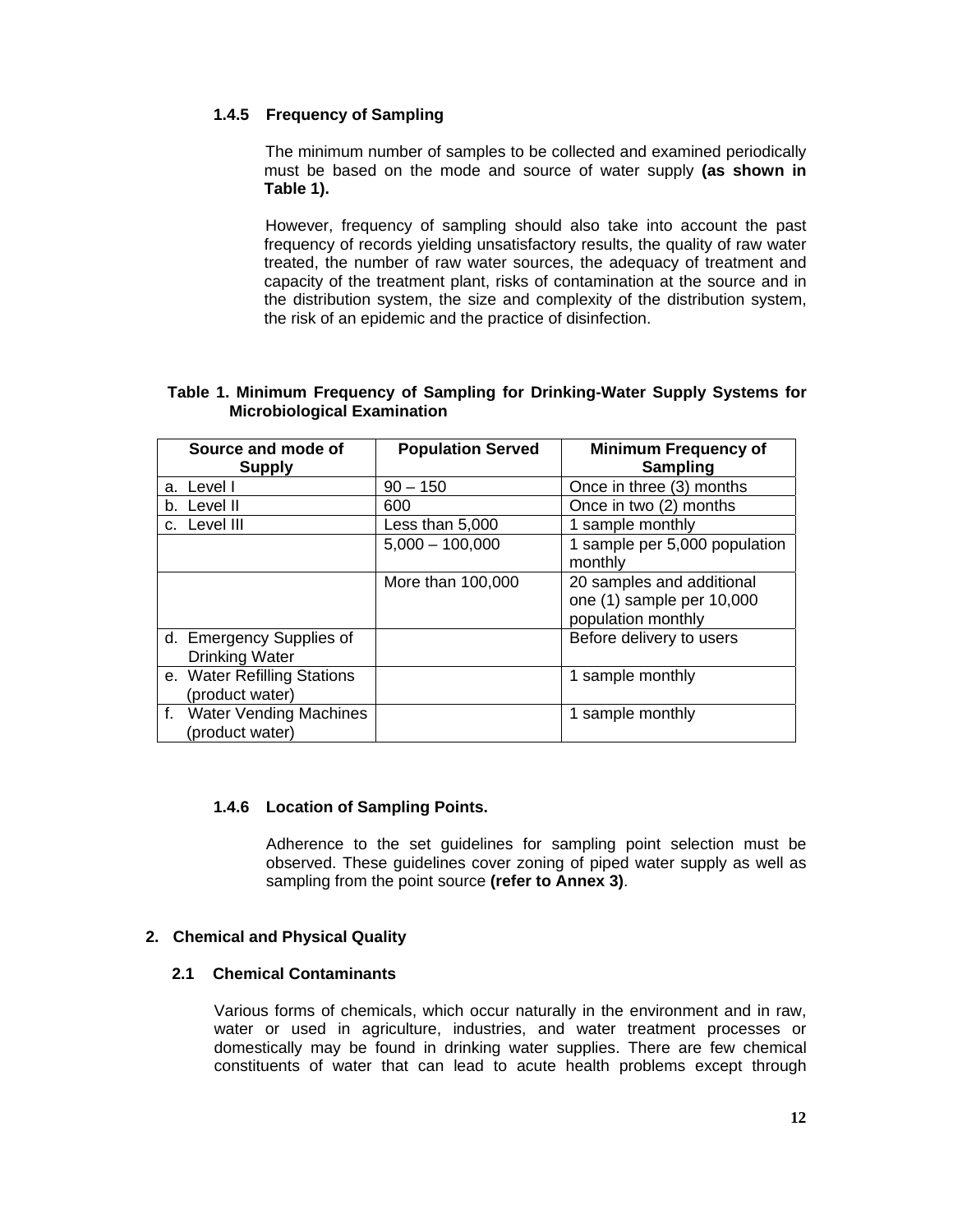massive accidental contamination of drinking water supply. In such incidents, water usually becomes undrinkable owing to unacceptable taste, odor, and appearance.

Certain inorganic constituents may be present in drinking water as a result of leaching out of piping or plumbing materials such as lead, copper, asbestos, nickel and cadmium. Some of these chemicals are known or suspected carcinogens such as arsenic, lead, chromium, and cadmium among others. Organic constituents in water could come from various sources such as the decomposition of organic debris, domestic, agricultural and industrial activities and contamination that occur during water treatment and distribution. These activities generate wastewater discharges, agricultural and urban runoff and leachates from contaminated soils that may include pesticides, solvents, metal degreasers and plasticizers and petroleum products. Other organic contaminants are formed during water treatment processes such as coagulation, chlorination and ozonation. It is recommended that Local Drinking Water Monitoring Committee should look into the possible sources of these chemicals in their respective areas and direct efforts to monitor its possible implications to drinking water supplies.

## **2.2 Acceptability Aspect**

The chemicals and physical quality of water may affect its acceptability by consumers. Problems resulting to taste, odor, turbidity, color and similar nature may originate in raw water sources, within the treatment processes, in the distribution system or in the plumbing systems of the consumers. Although acceptability aspects of drinking water quality do not have adverse health implications, standards are set to satisfy the need of consumers for a colorless, odorless and tasteless drinking water. Sections 2.9 to 2.13 indicate the physical and chemical quality requirements of drinking water supply to be provided to consumers.

#### **2.3 Particulates in Water Supply**

Particles in water may consist of suspended finely divided solids and colloids, clay, silt, fibrous substances as well as living organisms. Particles affect the aesthetic quality or acceptability by the consumers. They can also be of significant health concern since they could be toxic or could adsorb toxic substances. Particulates could interfere with disinfection and other treatment processes. There are no recommended standard values for floating and settled materials, but it is suggested that no floating or settled materials should be found in drinking water.

#### **2.4 Water Sampling for chemical and physical analysis**

The actual collection of the water sample is a matter of considerable importance. Refer to section 1.4.6 for sampling location. It is impossible to state unequivocally how much time should be allowed between the time of collection of a sample and its analysis. This depends on the character of the sample, the particular analyses to be made and the conditions of storage. For sampling, the following procedures should be observed:

**2.4.1** Collect samples from wells only after the well has been pumped sufficiently to ensure that the samples represent the quality of groundwater that feeds the well. Sometimes it will be necessary to pump at a specified rate to achieve a characteristic drawdown as part of the sample record. New wells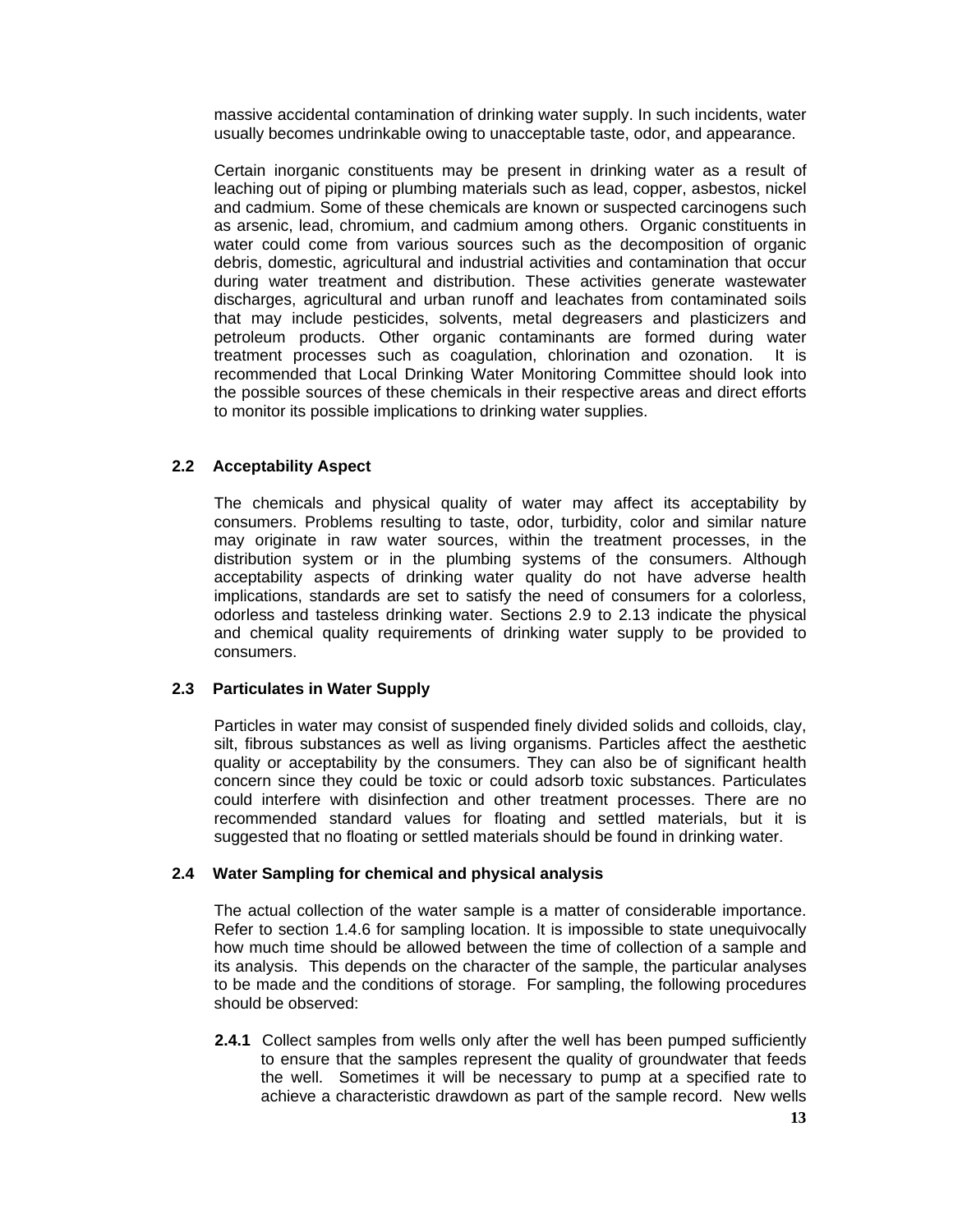will require sufficient utilization and abstraction before sampling. Collect samples from open shallow wells by taking a composite sample.

- **2.4.2** When samples are collected from surface water sources such as river or stream, it is best to take a composite sample from three depths (top, middle and bottom). In this way, the sample becomes representative. If only a grab or catch sample can be collected, it is best to take it in the middle of the stream and at mid-depth.
- **2.4.3** When sampling lakes and reservoirs, which are naturally subjected to considerable variations from normal causes, the choice of location, depth, and frequency of sampling will depend on the local conditions and the purpose of the investigation.
- **2.4.4** Before samples are collected from distribution systems, flush the lines sufficiently to ensure that the sample is representative of the supply, taking into account the diameter and length of the pipe to be flushed and the velocity of flow.
- **2.4.5** Sample of oil films recovered from the surface of stream or other bodies of water will be almost impossible to evaluate in relation to the total volume of water, the total film area, and the thickness involved. A method commonly used to estimate total volume is to divert the water into a wide-mouth container (washed with solvent and air-dried before use). The glassstopped container should not be completely filled, as a loss of floating oil may occur in stoppering. It is advisable to collect the desired quantity of sample in an oversized bottle that has previously been marked at the desired volume.

## **2.5 Minimum Frequency of Sampling**

The minimum frequency of sampling for drinking water supply systems for physical and chemical analysis is provided in **Table 2**.

| Source and mode of<br><b>Supply</b> | <b>Minimum Frequency of</b><br><b>Sampling</b> |
|-------------------------------------|------------------------------------------------|
| a. Level I                          |                                                |
| b. Level II                         |                                                |
| c. Level III                        | Once a year                                    |
| d. Emergency Supplies of            |                                                |
| <b>Drinking Water</b>               |                                                |
| e. Water Refilling Stations         |                                                |
| f. Water Vending Machines           | Twice a year                                   |

## **Table 2. Minimum Frequency of Sampling for Drinking-Water Supply Systems for Physical and Chemical Analysis**

#### **2.6 Volume of Sample**

Three (3) liters of sample should suffice for physical and chemical analyses.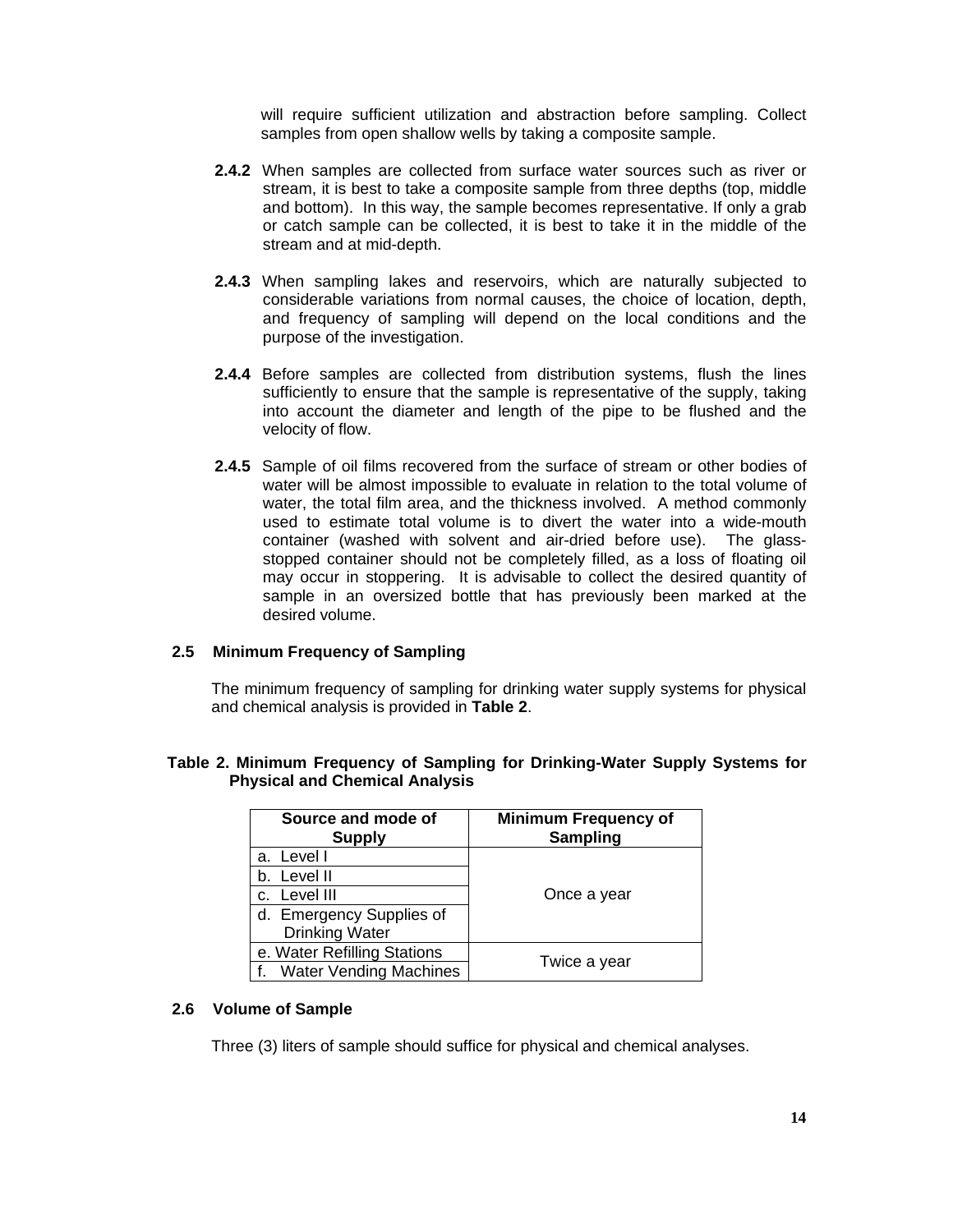Note: No attempt should be made to use the sample for microbiological and microscopic examination because collection and handling methods for are quite different for these analyses.

# **2.7 Sample Container**

In all cases, the container should be chosen so that it will not contaminate the sample.

- **2.7.1** Chemically resistant glass (Pyrex), polyethylene, or hard rubbers are suitable materials for containers **(see Table 3)**. For samples containing organics, avoid plastic containers except those made of fluorinated polymers such as polytetrafluoroethylene (PTFE). Glass containers generally are preferred for volatile organics. Sample containers must be carefully cleaned to remove all extraneous surface dirt, thoroughly rinsed with distilled water and drained before use.
	- a. For glass bottles, rinsing with chromic acid cleaning solution is necessary. An alternative method is with the use of alkaline permanganate solution followed by an oxalic acid solution.
	- b. For polyethylene bottles, detergents or concentrated hydrochloric acid can be used.
- **2.7.2** Stoppers, caps and plugs should be chosen to resist the attack of material contained in the vessel or container. Cork stoppers wrapped with a relatively inert metal foil are suitable for many samples, or polytetrafluoroethylene (PTFE).
- **2.7.3** The sample containers should be such that when filled with the desired amount of sample, space roughly equivalent to 1 percent of the volumetric capacity of the containers is available for expansion of the liquid.
- **2.7.4** Sample containers must be properly labeled. A gummed label, or a cardboard or tag securely affixed to the container should be provided with the following information.
	- Date and time of sampling
	- Source of sample
	- **Point of sampling (designed in sufficient detail to enable anyone to** collect a second sample from the identical spot from which the first sample was taken)
	- **Temperature of the sample**
	- Sampled by: (name of collector)

#### **2.8 Sample Handling and Storage**

In general, the shorter the time lapse between collection of a sample and its analysis, the more reliable will analytical results be.

**2.8.1** For certain constituents and physical values, immediate analysis in the field is required in order to obtain dependable results, because the composition of the sample may change before it arrives at the laboratory.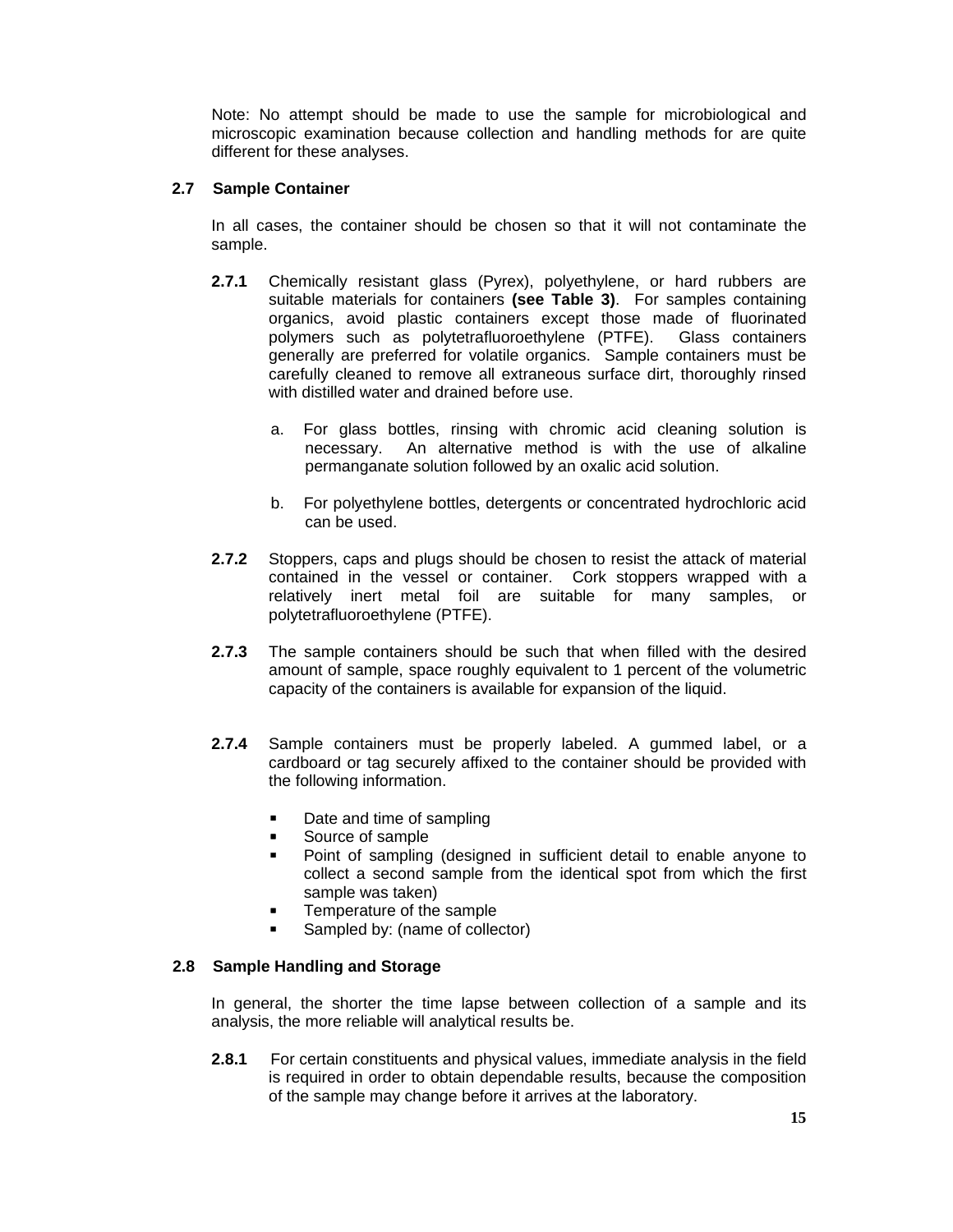- **2.8.2** Changes caused by the growth of organisms may be greatly retarded by keeping the sample in the dark and at a low temperature until it can be analyzed.
- **2.8.3** It is necessary to keep the samples cool or refrigerated. Storage at a low temperature  $(4^{\circ}C)$  is the best way to preserve most samples.
- **2.8.4** Add chemical preservatives to samples only as specified in specific analytical methods. Suitable preservative that will not affect the results of the analyses to be made must be selected.

The recommended sampling and preservation of sample according to parameters for analysis are presented in Table 3. The list is by no means inclusive. It is clearly impossible to prescribe absolute rules for the preservation of all possible changes. Advice is included in the notes under the individual determination.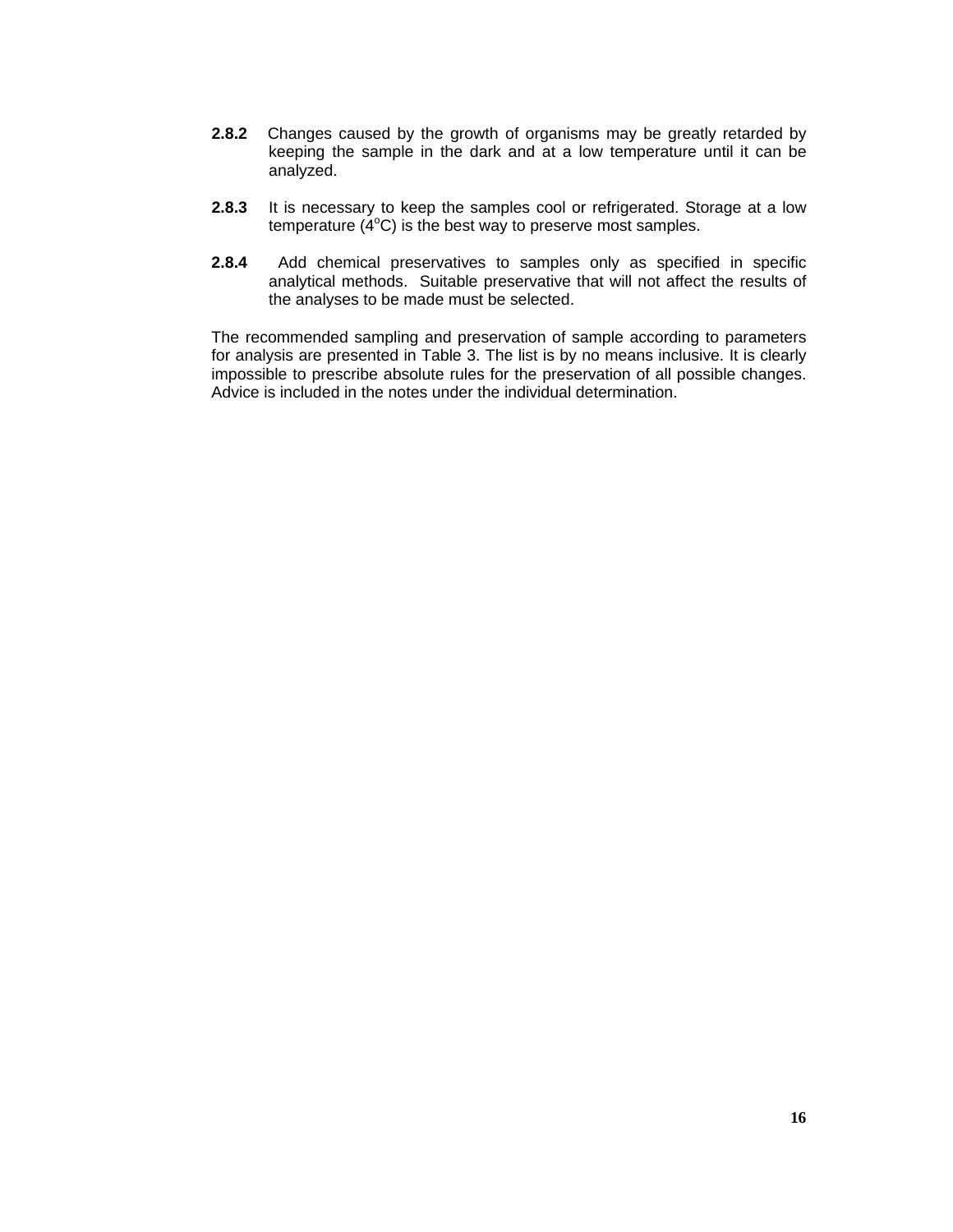| <b>Determination</b>        | <b>Container</b> | <b>Minimum</b> | <b>Mode of Preservation</b>                        | <b>Holding Time</b>      |
|-----------------------------|------------------|----------------|----------------------------------------------------|--------------------------|
|                             | <b>Material</b>  | <b>Sample</b>  |                                                    | <b>Recommended</b>       |
|                             |                  | (mL)           |                                                    | /Regulatory <sup>#</sup> |
| Acidity                     | P, G(B)          | 100            | Refrigerate                                        | 24 h / 14 d              |
| Alkalinity                  | P, G             | 200            | Refrigerate                                        | 24 h / 14 d              |
| <b>Boron</b>                | P (PTFE)         | 1000           | $HNO3$ to pH <2                                    | 28 d / 6 months          |
|                             | <b>or</b>        |                |                                                    |                          |
|                             | Quartz           |                |                                                    |                          |
| Chloride                    | P, G             | 50             | None required                                      | N.S. / 28 d              |
| Chlorine,                   | P, G             | 500            | Analyze immediately                                | 0.25 h / 0.25 h          |
| residual                    |                  |                |                                                    |                          |
| Color                       | P, G             | 500            | Refrigerate                                        | 48 h / 48 h              |
| Cyanide, total              | P, G             | 1000           | Add NaOH to pH >12,                                | 24 h / 14 d; 24 h        |
|                             |                  |                | refrigerate in the dark                            | if sulfide present       |
| Fluoride<br><b>Hardness</b> | P                | 100            | None required                                      | 28 d / 28 d              |
|                             | P, G             | 100            | Add $HNO3$ or $H2SO4$ to                           | 6 mo / 6 mo              |
| Iodine                      |                  | 500            | pH <sub>2</sub>                                    | 0.25 h/N.S.              |
|                             | P, G             | 1000           | Analyze immediately<br>For dissolved metals filter | 6 mo / 6 mo              |
| Metals, general             | P(A), G(A)       |                | immediately, add $HNO3$ to                         |                          |
|                             |                  |                | pH < 2                                             |                          |
| Chromium VI                 | P(A), G(A)       | 1000           | Refrigerate                                        | 24 h / 24 h              |
| Mercury                     | P(A), G(A)       | 1000           | Add $HNO3$ to pH<2, $4^{\circ}C$ ,                 | 28 d / 28 d              |
|                             |                  |                | refrigerate                                        |                          |
| Nitrate                     | P, G             | 100            | Analyze as soon as                                 | 48 h / 48 h (28 d        |
|                             |                  |                | possible; refrigerate                              | for chlorinated)         |
| <b>Nitrite</b>              | P, G             | 100            | Analyze as soon as                                 | None $\sqrt{48}$ h       |
|                             |                  |                | possible; refrigerate                              |                          |
| Odor                        | G                | 500            | Analyze as soon as                                 | 6 h/N.S.                 |
|                             |                  |                | possible; refrigerate                              |                          |
| Organic Compounds           |                  |                |                                                    |                          |
| <b>MBAs</b>                 | P, G             | 250            | Refrigerate                                        | 48 h / N.S.              |
| Pesticides                  | G(S),            | 1000           | Refrigerate, add 1000 mg                           | 7 d / 7 d until          |
|                             | PTFE-line        |                | ascorbic acid/L if residual                        | extraction; 40           |
|                             | cap              |                | chlorine present                                   | day after                |
|                             |                  |                |                                                    | extraction               |
| Phenols                     | P,G,             | 500            | Refrigerate, add H <sub>2</sub> SO <sub>4</sub> to | * / 28 d until           |
|                             | PTFE-line        |                | pH <sub>2</sub>                                    | extraction               |
|                             | cap              |                |                                                    |                          |
| PH                          | P, G             | 50             | Analyze immediately                                | 0.25 / N.S.              |
| Phosphate                   | G(A)             | 100            | For dissolved phosphate                            | 48 h / N.S.              |
|                             |                  |                | filter immediately;<br>refrigerate                 |                          |
| Sulfate                     | P, G             | 100            | Refrigerate                                        | 28 d / 28 d              |
| Turbidity                   | P, G             | 100            | Analyze same day; store in                         | 24 h / 48 h              |
|                             |                  |                | dark up to 24 h, refrigerate                       |                          |
|                             |                  |                |                                                    |                          |

# **Table 3. Sampling and Preservation methods according to parameters†**

 $\overline{a}$ 

<sup>&</sup>lt;sup>†</sup> For determination not listed, use glass or plastic containers; preferably refrigerate during storage and analyze as soon as possible<br>‡Environmental Protection Agency, 40CFR Part 136 Table II, Dated July 1, 1999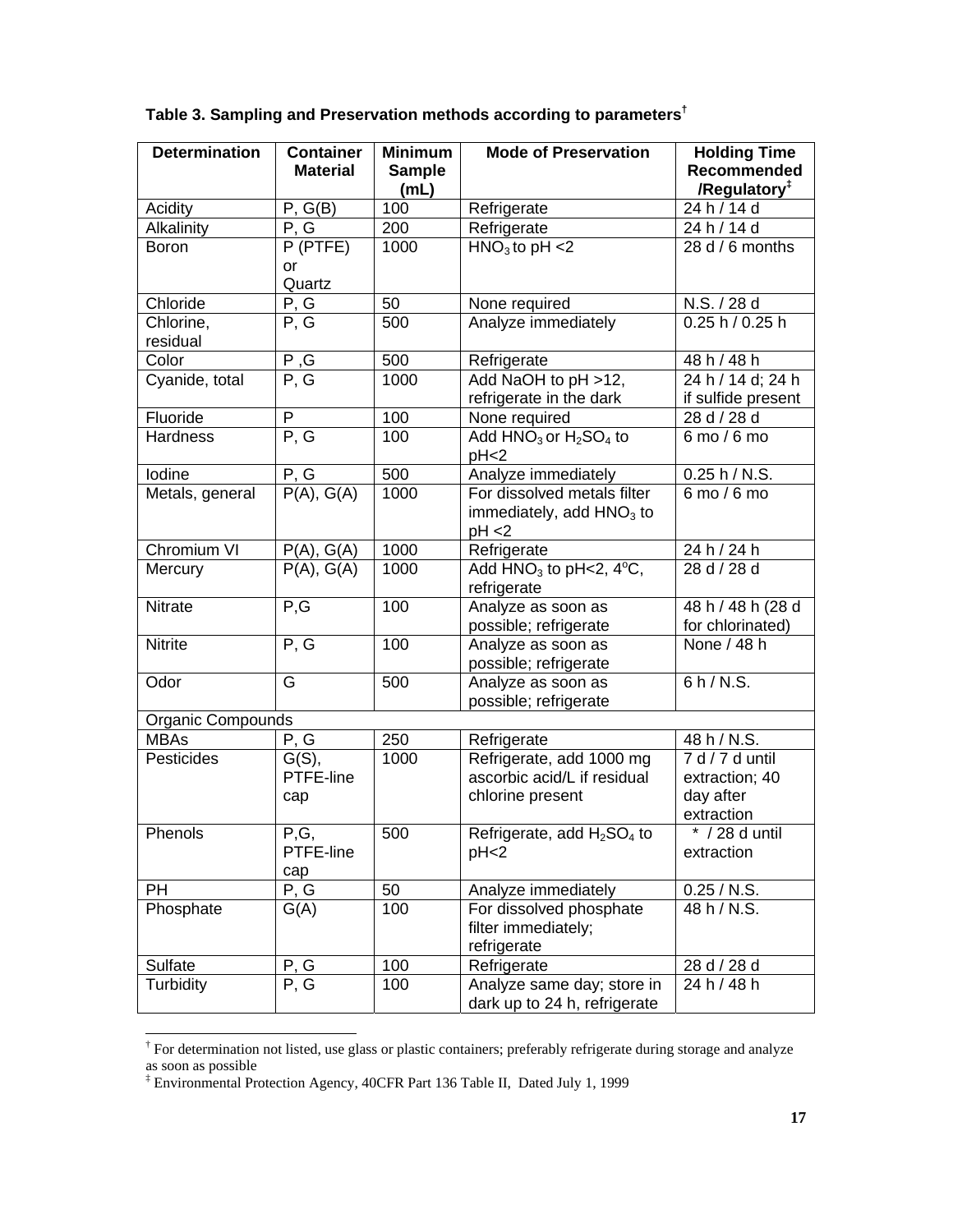P = plastic (polyethylene or equivalent);  $G =$  glass;  $G(A)$  or  $P(A)$  – Rinsed with 1 + 1 HNO<sub>3</sub>; G(B) – Glass, borosilicate; G(S) – Glass, rinsed with organic solvents or baked; N.S. – Not stated in cited reference; Stat – no storage allowed; analyze immediately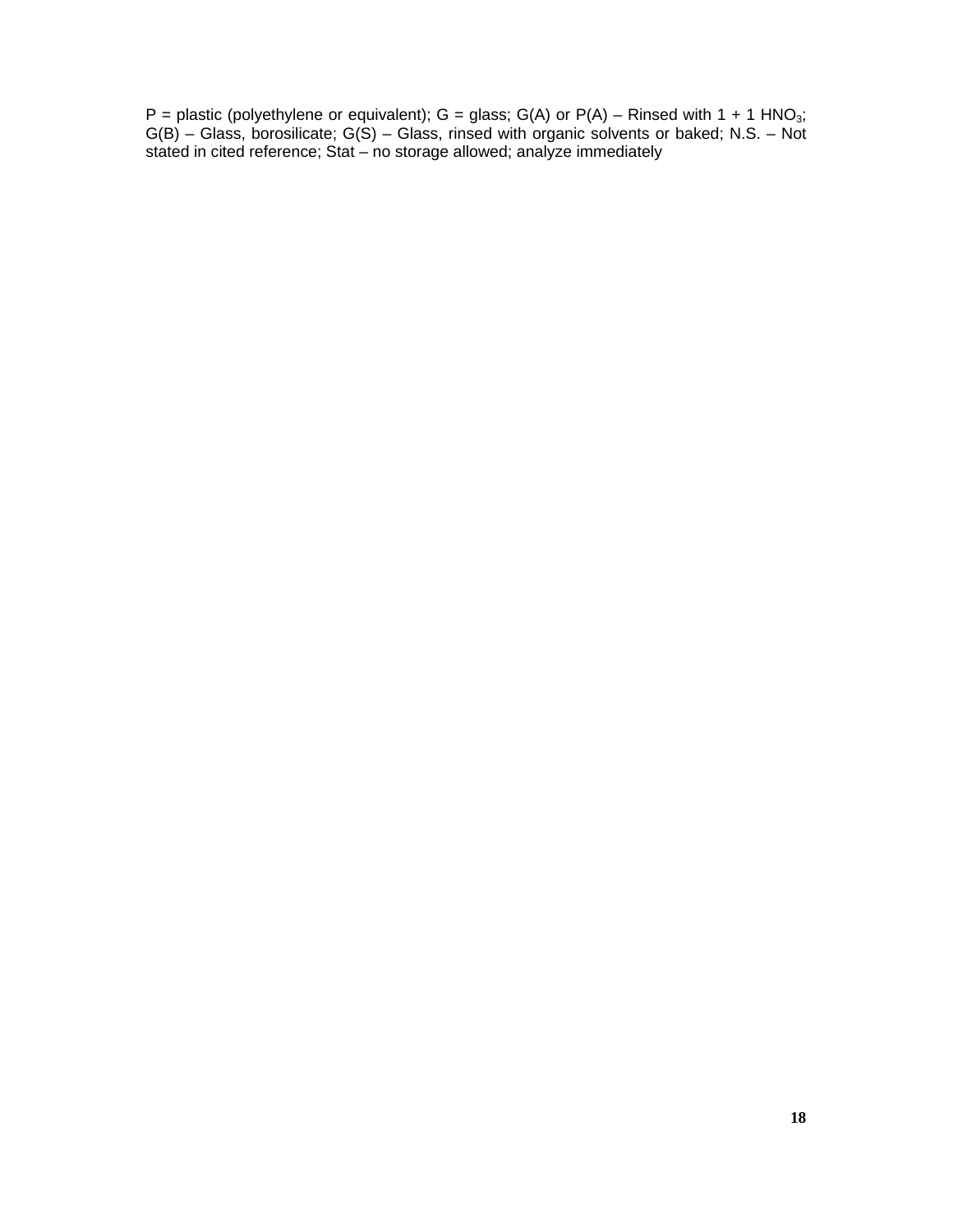| <b>Constituent</b> | <b>Maximum</b><br>Level (mg/L) | <b>Remarks (Sources/Occurrence)</b>                                                                                                                                                                                                                                                                                                                                                | <b>Method of Analysis</b>                                                                                        |
|--------------------|--------------------------------|------------------------------------------------------------------------------------------------------------------------------------------------------------------------------------------------------------------------------------------------------------------------------------------------------------------------------------------------------------------------------------|------------------------------------------------------------------------------------------------------------------|
| Antimony           | 0.02                           | Antimony is a contaminant from pipe and<br>fitting materials. It is not a raw water<br>contaminant.                                                                                                                                                                                                                                                                                | FAAS. EAAS;<br>ICP/MS;                                                                                           |
| Arsenic            | 0.05                           | For existing water supply systems.<br>Arsenic may be naturally occurring in water<br>sources. Where maximum level of arsenic<br>is unachievable, concentration in water<br>supply must be kept as low as possible. By<br>2010, the maximum level shall be 0.01<br>mg/L                                                                                                             | ICP/MS; hydride<br>generation AAS; Silver<br>Diethyldithiocarbamate<br>Method, EAAS<br>(Graphite furnace<br>AAS) |
| <b>Barium</b>      | 0.7                            | Barium occurs naturally as trace elements<br>in both igneous and sedimentary rocks.                                                                                                                                                                                                                                                                                                | ICP/MS; FAAS; EAAS,<br><b>ICP</b>                                                                                |
| <b>Boron</b>       | 0.5                            | Present in surface water due to discharge<br>of treated sewage effluent, which still<br>contains detergents; could be naturally<br>occurring in certain areas. Maximum level<br>has been elevated from 0.3 mg/L (PNSDW<br>1993) to 0.5 mg/L (PNSDW 2007) because<br>it is difficult to achieve in areas with high<br>natural levels and limited access to<br>treatment technology. | ICP/MS; ICP/AES                                                                                                  |
| Cadmium            | 0.003                          | Cadmium is used in manufacture of steel.<br>plastics and battery and released to the<br>environment through wastewater or fumes.<br>Cadmium is released in water supply as<br>impurity of the zinc coating of galvanized<br>pipes and solders and metal fittings.                                                                                                                  | ICP/MS; FAAS                                                                                                     |
| Chromium (Total)   | 0.05                           | Chromium is widely distributed in the<br>Earth's crust. Occurs in wastewater in<br>certain industries such as chromium plating<br>of bumpers, grills and ornaments.                                                                                                                                                                                                                | FAAS; EAAS, ICP,<br><b>ICP/MS</b>                                                                                |
| Cyanide (Total)    | 0.07                           | Cyanides are occasionally found in drinking<br>water primarily as a consequence of<br>industrial contamination.                                                                                                                                                                                                                                                                    | Titrimetric;<br>Colorimetric; CN<br>Selective Electrode                                                          |
| Fluoride           | 1.0                            | In areas where high natural fluoride levels<br>occur, the maximum level may be difficult to<br>achieve due to limited access to treatment<br>technology.                                                                                                                                                                                                                           | Ion chromatography,<br>Ion-selective<br>electrodes; SPADNS<br>colorimetric;<br><b>Complexone Method</b>          |
| Lead               | 0.01                           | Lead may be present in water primarily<br>from plumbing systems containing lead<br>pipes, solder, fittings or the service<br>connections to the homes. Although it may<br>be found naturally occurring in certain<br>areas, rarely is it present in water supply as<br>a result of its dissolution from natural<br>sources.                                                        | FAAS; EAAS;<br>ICP/MS; Anodic<br><b>Stripping Voltammetry;</b><br><b>Dithizone</b>                               |

# **2.9 Standard Values for Inorganic Chemical Constituents with Health Significance**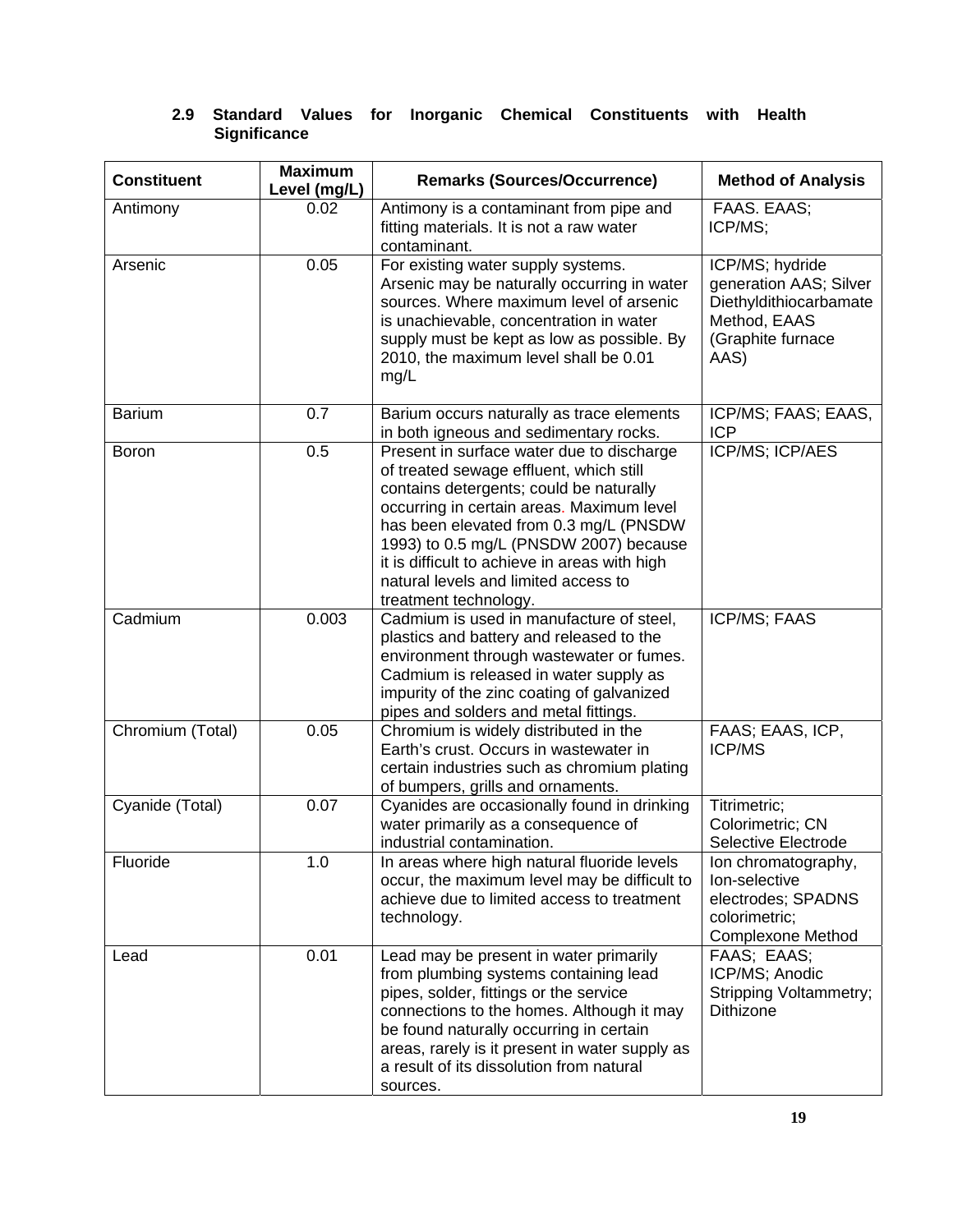# **2.9 Standard Values for Inorganic Chemical Constituents with Health Significance - Continuation**

| <b>Constituent</b>               | <b>Maximum</b><br>Level (mg/L) | <b>Remarks (Sources/Occurrence)</b>                                                                                                                                                                                                                                                                                                                        | <b>Method of Analysis</b>                                                                                                                 |
|----------------------------------|--------------------------------|------------------------------------------------------------------------------------------------------------------------------------------------------------------------------------------------------------------------------------------------------------------------------------------------------------------------------------------------------------|-------------------------------------------------------------------------------------------------------------------------------------------|
| Mercury (Total)                  | 0.001                          | Mercury is used in industries such as in the<br>electrolytic production of chlorine, in<br>electrical appliances, in dental amalgams<br>and as a raw material for various mercury<br>compounds. Mercury occurs naturally in<br>freshwater and groundwater in the inorganic<br>form. Methylation of inorganic mercury<br>occurs in freshwater and seawater. | Cold vapor AAS;<br><b>ICP/MS</b>                                                                                                          |
| <b>Nickel</b>                    | 0.02                           | Nickel is very toxic and usually occurs in<br>water supply as a result of nickel or nickel-<br>plated plumbing components. Although<br>nickel could be naturally occurring in certain<br>areas, it is not usually a raw water<br>contaminant.                                                                                                              | ICP/MS; EAAS; ICP;<br><b>FAAS</b>                                                                                                         |
| <b>Nitrate</b><br><b>Nitrite</b> | 50<br>3                        | Nitrate concentration in groundwater and<br>surface water can reach high levels as a<br>result of leaching or run-off from agricultural<br>land or contamination from human or animal<br>wastes. Anaerobic conditions may result in<br>the formation and persistence of nitrite.                                                                           | <b>Cd Reduction</b><br>Method; IC; Capillary<br>Ion electrophoresis<br>Colorimetric<br>(Diazotization); IC;<br>Flow Injection<br>Analysis |
| Selenium                         | 0.01                           | Selenium occurs naturally in groundwater<br>sources.                                                                                                                                                                                                                                                                                                       | AAS with hydride<br>generation;<br>Colorimetric,<br>Fluorometric, EAAS,<br>ICP, ICP/MS                                                    |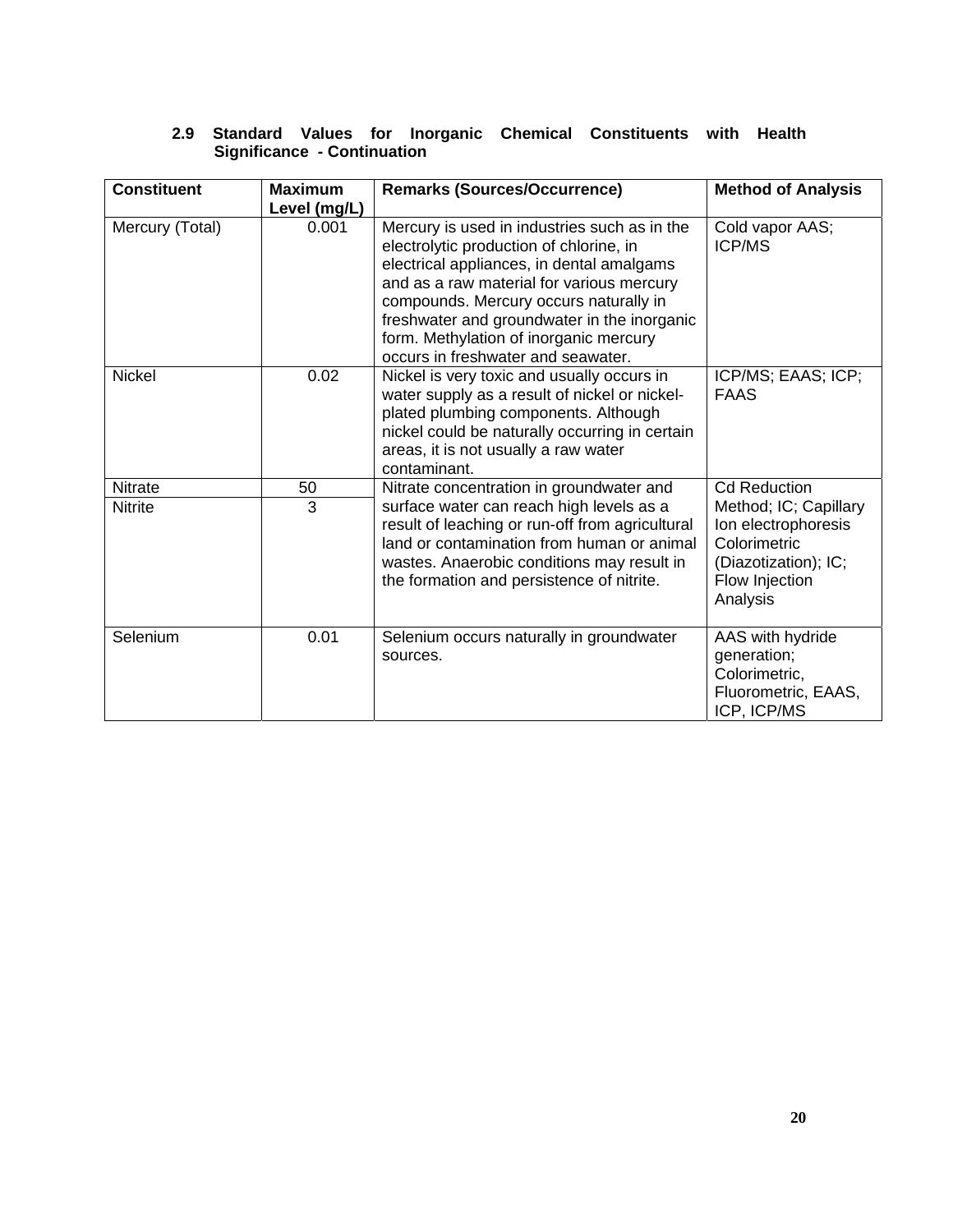| <b>Constituent</b>                    | <b>Maximum</b><br>Level (mg/L) | <b>Sources</b>                                                                                                                                                                                                                                           | <b>Method of Analysis</b>             |
|---------------------------------------|--------------------------------|----------------------------------------------------------------------------------------------------------------------------------------------------------------------------------------------------------------------------------------------------------|---------------------------------------|
| <b>Benzene</b>                        | 0.01                           | Benzene may be introduced into water by<br>industrial effluents and atmospheric<br>pollution due to vehicular emissions.                                                                                                                                 | GC/PID; GC/MS                         |
| Carbon<br>Tetrachloride               | 0.004                          | From industrial discharges, carbon<br>tetrachloride levels in anaerobic<br>groundwater may remain elevated for<br>months or even years.                                                                                                                  | GC/PID; GC/ELCD;<br>GC/MS             |
| $1,2-$<br>Dichlorobenzene<br>$1,4-$   | 1.0<br>0.30                    | DCBs are widely used in industry and in<br>domestic products such as odor-masking<br>agents, chemical dyestuffs and pesticides                                                                                                                           | GC/PID; GC/ELCD;<br>GC/MS             |
| Dichlorobenzene<br>1,2-Dichloroethane | 0.03                           | Used as an intermediate in the production of<br>vinyl chloride and other chemicals and as a<br>solvent.                                                                                                                                                  | GC/PID; GC/ELCD;<br>GC/MS             |
| 1,1-Dichloroethene                    | 0.03                           | Used as monomer in the production of<br>polyvinylidene chloride co-polymers and as<br>an intermediate in synthesis of other organic<br>chemicals.                                                                                                        | GC/PID; GC/ELCD;<br>GC/MS             |
| 1,2-Dichloroethene                    | 0.05                           | Its presence appears as metabolites of<br>other unsaturated halogenated<br>hydrocarbons in wastewater and anaerobic<br>groundwater, which may indicate the<br>simultaneous presence of more toxic<br>organochlorine chemicals such as vinyl<br>chloride. | GC/PID; GC/ELCD;<br>GC/MS             |
| Dichloromethane                       | 0.02                           | Dichloromethane or methylene chloride is<br>widely used as a solvent for many purposes<br>including coffee decaffeination and paint<br>stripping.                                                                                                        | GC/MS                                 |
| Di(2-ethylhexyl)<br>phthalate         | 0.008                          | Used mainly as a plasticizer.                                                                                                                                                                                                                            | GC/MS                                 |
| Edetic Acid (EDTA)                    | 0.6                            | Maximum value of 0.6 mg/L for EDTA as the<br>free acid.<br>Human exposure to EDTA arises directly<br>from its use in food additives, medicines,<br>and personal care and hygienic products.                                                              | Potentionmetric<br>stripping analysis |
| Ethylbenzene                          | 0.3                            | Primary sources are petroleum industry and<br>use of petroleum products.                                                                                                                                                                                 | GC/PID; GC/MS                         |

# **2.10 Organic Chemical Constituents from Industrial Pollution (with health significance)**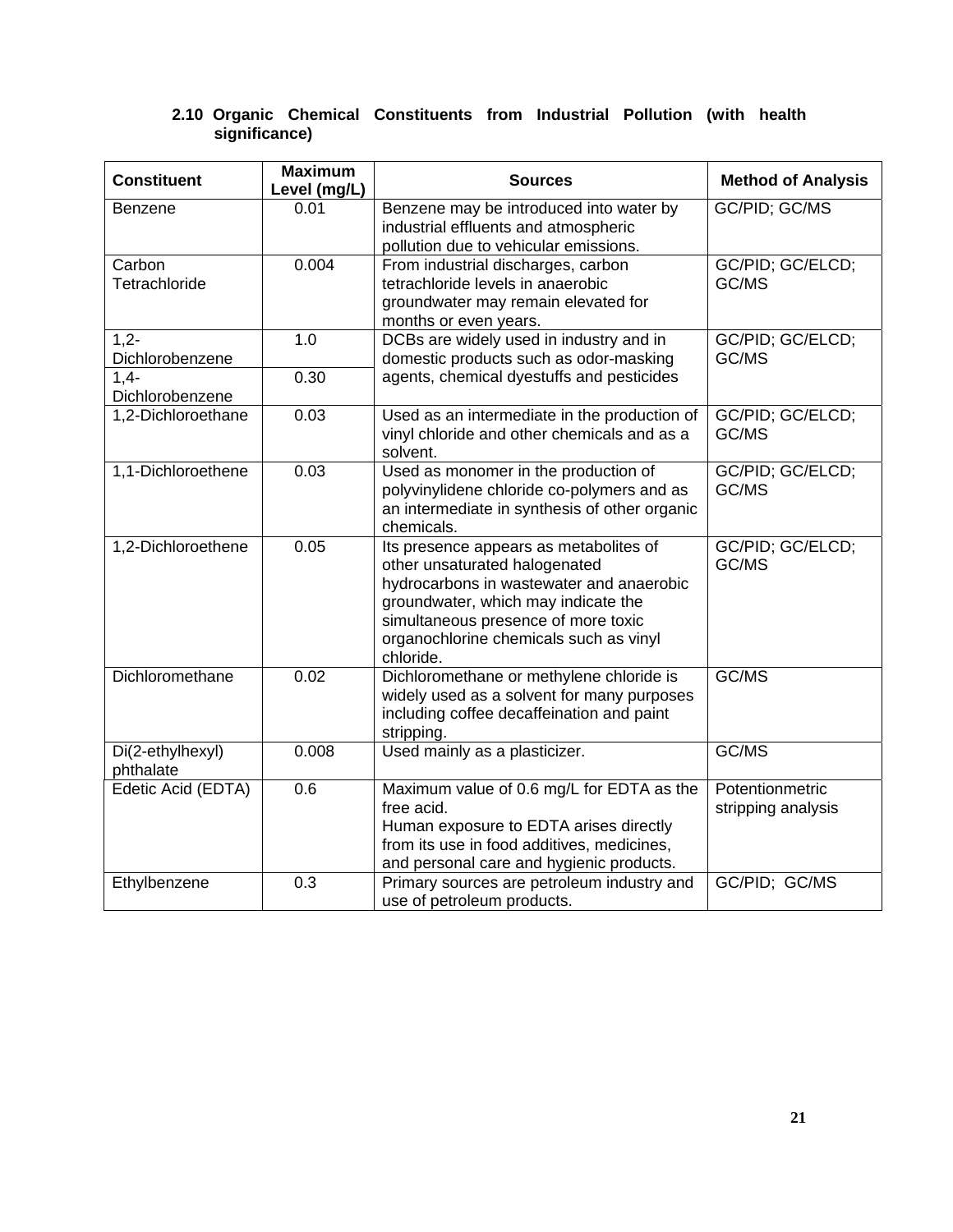# **2.10 Organic Chemical Constituents from Industrial Pollution (with health significance) - Continuation**

| <b>Constituent</b>                                | <b>Maximum</b><br>Level (mg/L) | <b>Sources</b>                                                                                                                                                                                                                                                                   | <b>Method of Analysis</b>                                     |
|---------------------------------------------------|--------------------------------|----------------------------------------------------------------------------------------------------------------------------------------------------------------------------------------------------------------------------------------------------------------------------------|---------------------------------------------------------------|
| Nitrilotriacetic acid<br>(NTA)                    | 0.2                            | Used primarily in laundry detergents as a<br>replacement for phosphates and in the<br>treatment of boiler water to prevent<br>accumulation of mineral scale.                                                                                                                     | GC with nitrogen-<br>specific detector                        |
| Polynuclear<br>aromatic<br>hydrocarbons<br>(PAHs) | 0.0007                         | Used as coal-tar coating in drinking-water<br>distribution pipes                                                                                                                                                                                                                 | GC/MS; reverse-<br>phase HPLC with a<br>fluorescence detector |
| <b>Styrene</b>                                    | 0.02                           | Used in the production of plastics and<br>resins                                                                                                                                                                                                                                 | GC/PID; GC/MS                                                 |
| Tetrachloroethene                                 | 0.04                           | Used as solvent in dry cleaning industries<br>and as a metal degreasing solvent.                                                                                                                                                                                                 | GC with ECD; GC/MS                                            |
| Toluene                                           | 0.7                            | Used in the blending of petrol, as a solvent<br>and as a raw material in chemical<br>production. It may penetrate plastic pipes<br>from contaminated soil.                                                                                                                       | GC/FID; GC/MS                                                 |
| Trichloroethene                                   | 0.07                           | Used in dry cleaning and metal degreasing<br>processes. Trichloroethene in anaerobic<br>groundwater may degrade to more toxic<br>compounds, including vinyl chloride.                                                                                                            | GC/ECD; GC/MS                                                 |
| Vinyl chloride                                    | 0.0003                         | Used primarily for production of PVC.<br>Migration of vinyl chloride monomer from<br>unplasticized PVC is possible source of<br>vinyl chloride in drinking water.<br>Degradation product of the chlorinated<br>solvents trichloroethene and<br>tetrachloroethene in groundwater. | GC / ECD; FID; with<br>MS for confirmation                    |
| Xylene                                            | 0.5                            | Used in blending petrol, as a solvent and as<br>a chemical intermediate.                                                                                                                                                                                                         | GC/MS; GC/ FID                                                |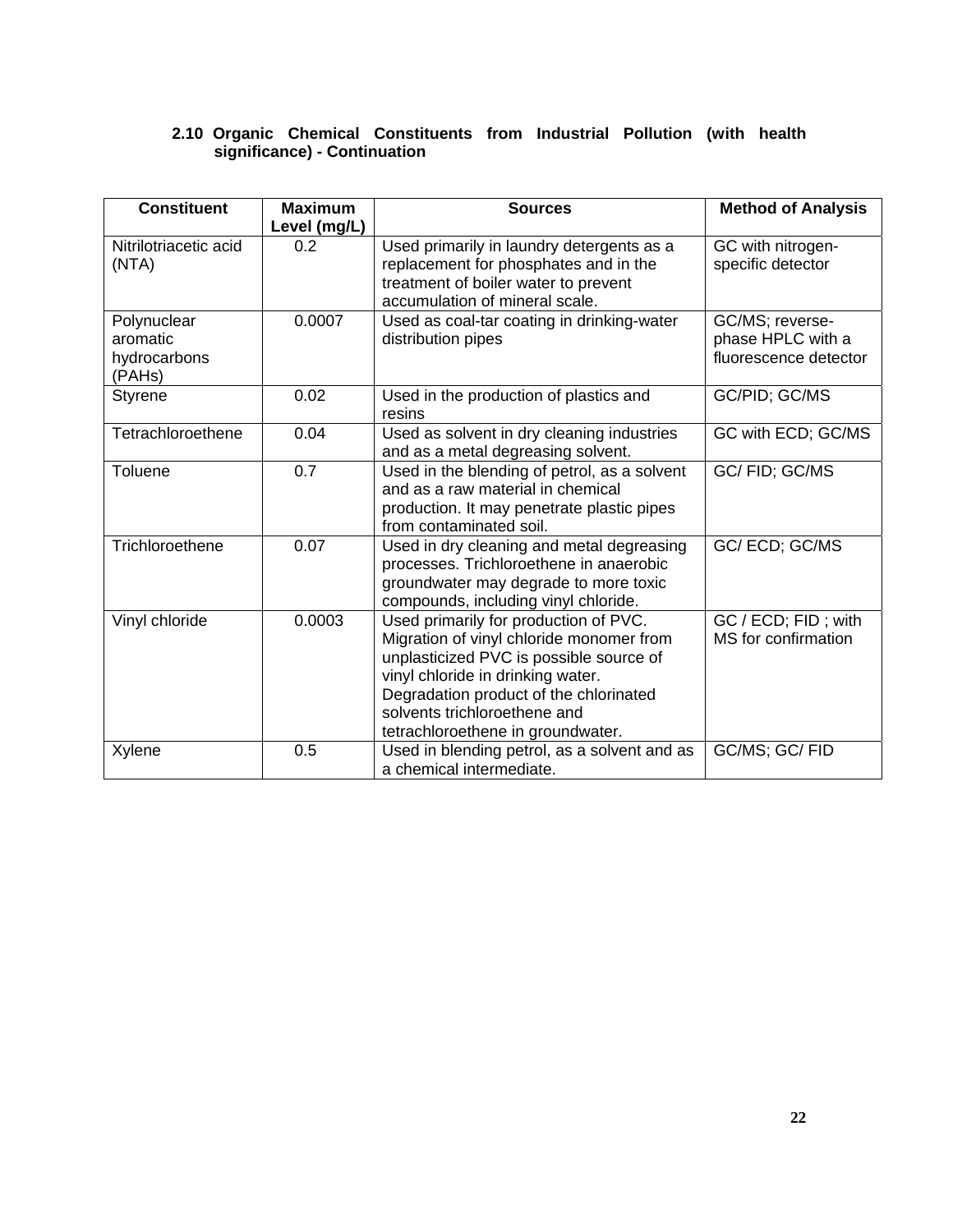| 2.11 Standard Value for Organic Chemical Constituents (Pesticides) |  |
|--------------------------------------------------------------------|--|
|--------------------------------------------------------------------|--|

| <b>Constituent</b>                                         | <b>Maximum</b><br>Level<br>$(\mu g/L)$ | <b>Status in</b><br>the<br><b>Philippines</b> | <b>Remarks (Persistence)</b>                                                                                                                                            | <b>Method of Analysis</b>                                                                        |
|------------------------------------------------------------|----------------------------------------|-----------------------------------------------|-------------------------------------------------------------------------------------------------------------------------------------------------------------------------|--------------------------------------------------------------------------------------------------|
| <b>Aldrin and Dieldrin</b><br>(combined)                   | 0.03                                   | <b>Banned</b>                                 | Highly persistent<br>organochlorine compounds                                                                                                                           | GC with ECD                                                                                      |
| Atrazine                                                   | 2.0                                    | Registered                                    | Relatively stable in soil and<br>aquatic environments; half-life<br>measured in months, but is<br>degraded by phytolysis and<br>microbial action in soil                | GC/MS                                                                                            |
| Carbofuran                                                 | 7.0                                    | Registered                                    | 0.007 mg/L is based on the<br>1998 amendment to the 1993<br><b>WHO GV</b>                                                                                               | GC with nitrogen-<br>phosphorus detector;<br>reverse-phase HPLC<br>with fluorescence<br>detector |
| Chlordane                                                  | 0.2                                    | <b>Banned</b>                                 | Chlordane is highly persistent<br>and has a high<br>bioaccumulation potential.                                                                                          | GC/ECD, GC/MS                                                                                    |
| <b>DDT</b>                                                 | 1.0                                    | Banned*                                       | DDT is highly persistent.                                                                                                                                               | GC/ECD, GC/MS                                                                                    |
| 1,2-Dibromo-3-<br>chloropropane<br>(DBCP)                  | 1.0                                    | <b>Banned</b>                                 | Highly soluble in water                                                                                                                                                 | GC/ECD, GC/MS                                                                                    |
| $2,4-$<br>Dichlorophenoxyac<br>etic acid (2,4-D)           | 30.0                                   | Registered                                    | 2,4 D is rapidly biodegraded in<br>the environment                                                                                                                      | GC/ECD, GC/MS                                                                                    |
| Endrin                                                     | 0.6                                    | <b>Banned</b>                                 | Endrin is highly persistent                                                                                                                                             | GC / ECD, GC/MS                                                                                  |
| 1,2-Dibromoethane<br>(Ethylene<br>dibromide)               | 0.4                                    | Banned                                        | Used also in industry as<br>solvent<br>WHO GV is provisional value<br>due to serious limitations of<br>the critical studies. PNSDW<br>adapts precautionary<br>approach. | GC/MS; GC/ELCD;<br>GC/PID                                                                        |
| Heptachlor and<br>Heptachlor epoxide<br>(combined)         | 0.03                                   | <b>Banned</b>                                 | Heptachlor is quite persistent<br>in soil where it is transformed<br>into its epoxide. Heptachlor<br>epoxide is resistant to further<br>degradation.                    | GC/MS;/GC/ECD                                                                                    |
| Lindane                                                    | 2.0                                    | Restricted                                    |                                                                                                                                                                         | GC/MS; GC/ECD                                                                                    |
| MCPA [4-(2methyl-<br>4-<br>chlorophenoxy) acet<br>ic acid] | 2.0                                    | Registered                                    | Very soluble, highly mobile<br>and can leach from soil. It has<br>limited persistence in water.                                                                         | GC/MS; GC/ECD                                                                                    |
| Pendimethalin                                              | 20.0                                   | Registered                                    | Fairly immobile and persistent<br>in soil                                                                                                                               | GC/MS                                                                                            |
| Pentachlorophenol<br>(PCP)                                 | 9.0                                    | <b>Banned</b>                                 | WHO GV is provisional value<br>due to serious limitations of<br>the critical studies.                                                                                   | GC/ECD, GC/FID,<br>GC/MS                                                                         |

 § Fertilizer and Pesticide Authority Pesticide Circular No. 04, Series of 1989

<sup>\*</sup> Fertilizer and Pesticide Authority Board Resolution No. 04, Series of 2005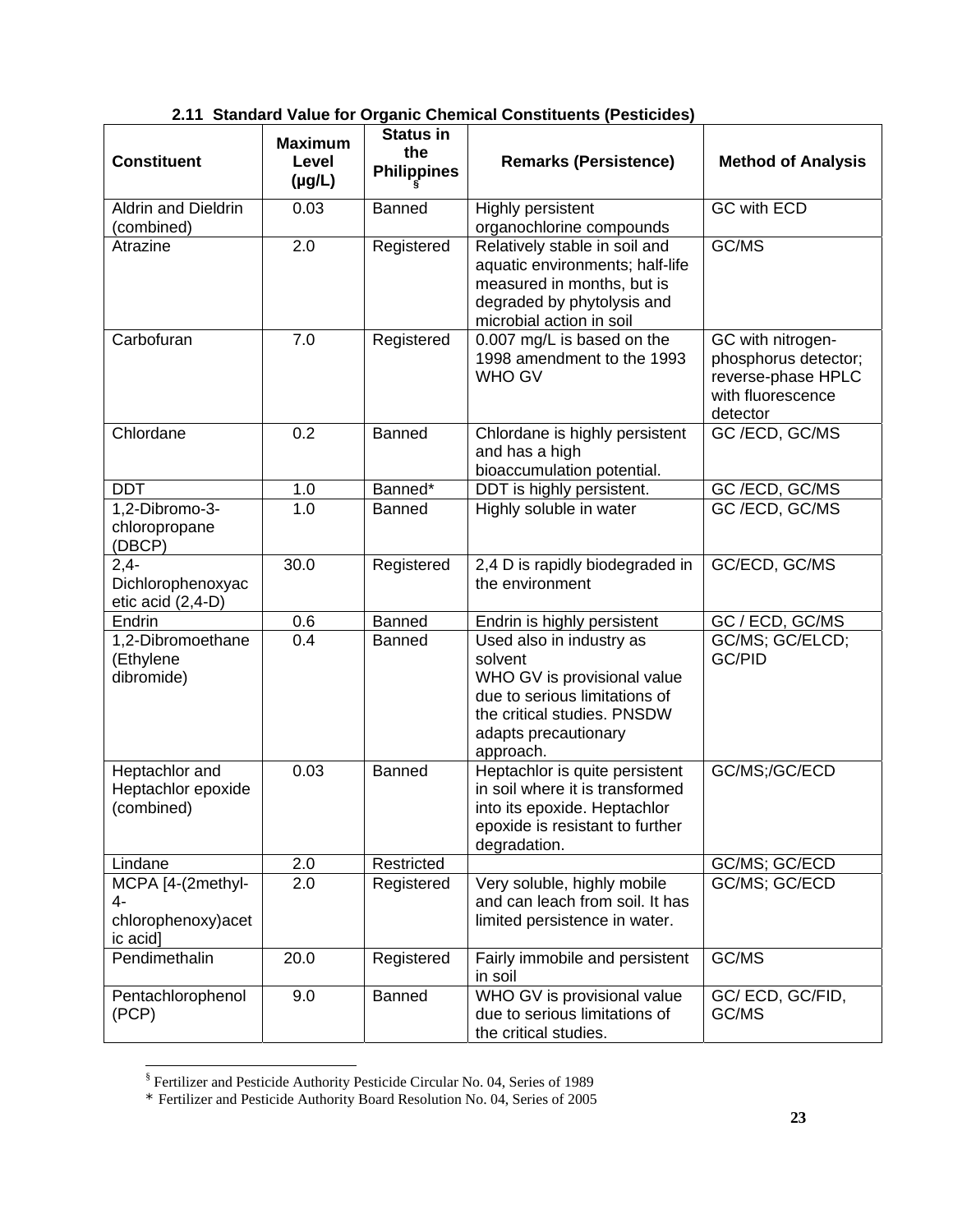| 2.12 Standard Values for Physical and Chemical Quality for Acceptability Aspects |
|----------------------------------------------------------------------------------|
|----------------------------------------------------------------------------------|

|                    |          | <b>Maximum</b>                     |                                                                                 |                             |
|--------------------|----------|------------------------------------|---------------------------------------------------------------------------------|-----------------------------|
| <b>Constituent</b> |          | Level (mg/L)                       | <b>Remarks</b>                                                                  | <b>Method of Analysis</b>   |
|                    |          | Or                                 |                                                                                 |                             |
| <b>Taste</b>       |          | <b>Characteristic</b><br><b>No</b> | The cause of taste must be determined.                                          | <b>Sensory Evaluation</b>   |
|                    |          | objectionable                      |                                                                                 | Technique                   |
|                    |          | <b>Taste</b>                       |                                                                                 |                             |
| Odor               |          | <b>No</b>                          | The cause of odor must be determined.                                           | <b>Sensory Evaluation</b>   |
|                    |          | objectionable                      |                                                                                 | Technique                   |
|                    |          | odor                               |                                                                                 |                             |
|                    | Apparent | 10 Color Units                     | Decomposition of organic materials such                                         | Visual Comparison           |
|                    |          |                                    | as leaves or woods usually yield coloring                                       | Colorimetric                |
| Color              |          |                                    | substances to water; Tannins, humic acid,                                       |                             |
|                    | True     | 5 Color Units                      | and humates from the decomposition of                                           |                             |
|                    |          |                                    | lignin; Insoluble form of iron and                                              |                             |
|                    |          |                                    | manganese; colored suspended matters                                            |                             |
| Turbidity          |          | 5 NTU                              | Turbidity increases with the quantity of                                        | Turbidimetry                |
|                    |          |                                    | suspended matters in water.                                                     |                             |
| Aluminum           |          | 0.2                                | Aluminum sulfate is used in water                                               | FAAS, EAAS, ICP,            |
|                    |          |                                    | treatment as coagulants                                                         | <b>Colorimetry Method</b>   |
| Chloride           |          | 250.0                              | Chloride in drinking water originates from                                      | Argentometric<br>Method, IC |
|                    |          |                                    | natural sources, sewage and industrial<br>effluents, urban runoff, and seawater |                             |
|                    |          |                                    | intrusion.                                                                      |                             |
| Copper             |          | 1.0                                | Copper in drinking water occurs primarily                                       | FAAS, EAAS, ICP,            |
|                    |          |                                    | as corrosion of interior of copper plumbing                                     | Neocuproine Method,         |
|                    |          |                                    | especially with acid pH or high-carbonate                                       | Bathocuproine               |
|                    |          |                                    | waters with alkaline pH.                                                        | Method                      |
| Hardness           |          | 300 as $CaCO3$                     | Hardness is due to the presence of                                              | FAAS, EAAS, ICP,            |
|                    |          |                                    | naturally occurring divalent cations, such                                      | <b>Colorimetry Method</b>   |
|                    |          |                                    | as calcium, magnesium, and strontium                                            |                             |
|                    |          |                                    | resulting from contact of acidic                                                |                             |
|                    |          |                                    | groundwater with rocks such as limestone                                        |                             |
|                    |          |                                    | and dolomites. Hardness beyond the                                              |                             |
|                    |          |                                    | standard value maybe acceptable for                                             |                             |
|                    |          |                                    | drinking by the consumers in certain                                            |                             |
| Hydrogen sulfide   |          | 0.05                               | areas.<br>Hydrogen sulfide may be generated by                                  | Methylene Blue              |
|                    |          |                                    | microorganisms under anaerobic                                                  | Method, Iodometric          |
|                    |          |                                    | conditions in bottom of swamps, marshes,                                        | Method                      |
|                    |          |                                    | eutrophic lakes and groundwater.                                                |                             |
| Iron               |          | 1.0                                | Applicable for existing and new water                                           | Phenanthroline, AAS,        |
|                    |          |                                    | supply systems. Iron is found in natural                                        | ICP, Colorimetric           |
|                    |          |                                    | fresh waters. It may be present in drinking                                     | Method                      |
|                    |          |                                    | water as a result of the use or iron                                            |                             |
|                    |          |                                    | coagulants or the corrosion of steel and                                        |                             |
|                    |          |                                    | cast iron pipes during water distribution.                                      |                             |
| Manganese          |          | 0.4                                | Applicable for existing and new water                                           | Persulfate Method,          |
|                    |          |                                    | supply systems. Manganese is naturally                                          | AAS, ICP, ICP/MS            |
|                    |          |                                    | occurring in many surface and                                                   |                             |
|                    |          |                                    | groundwater sources, particularly in                                            |                             |
|                    |          |                                    | anaerobic or low oxidation conditions.                                          |                             |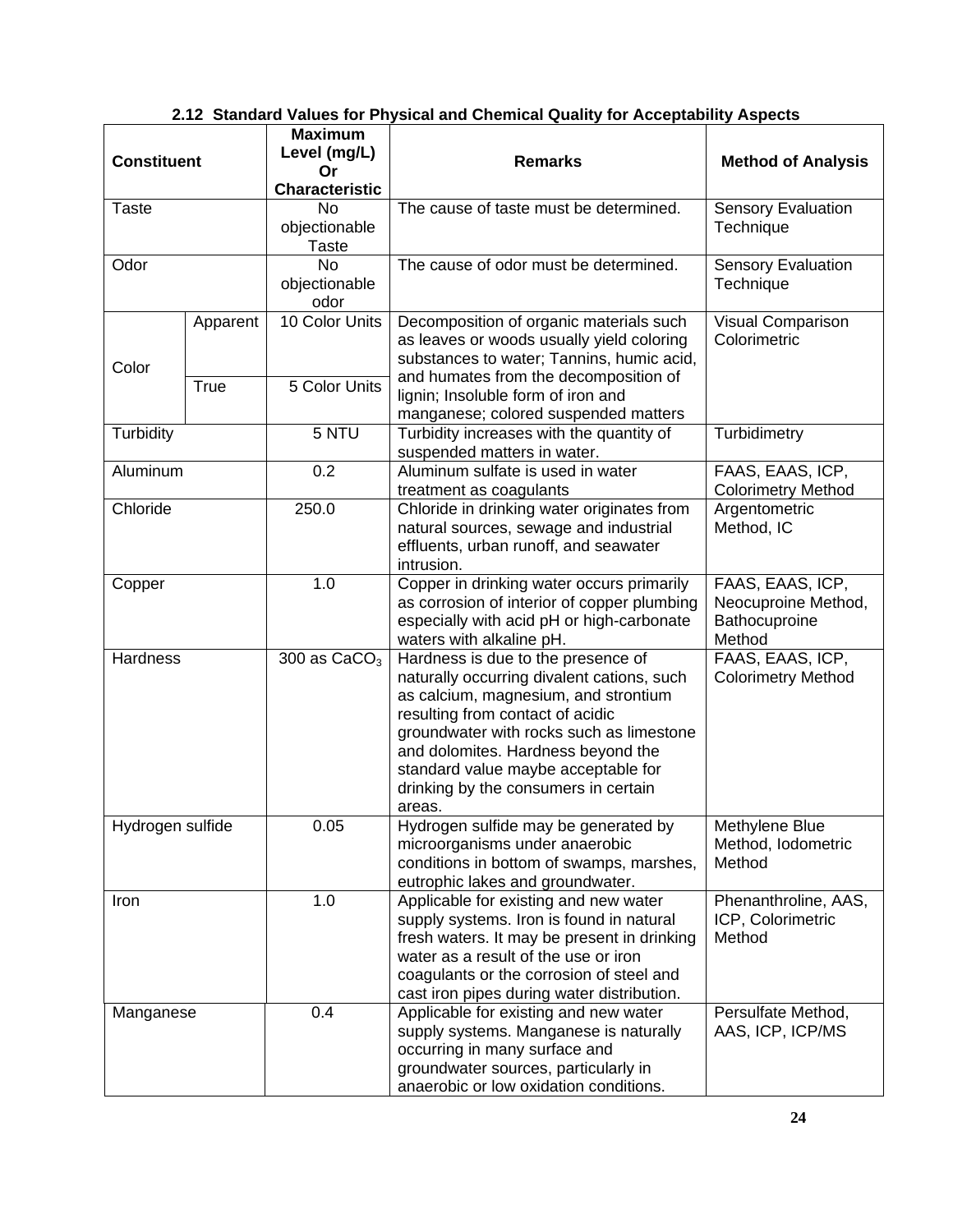| <b>Constituent</b>     | <b>Maximum</b>             | <b>Remarks</b>                            | <b>Method of Analysis</b> |
|------------------------|----------------------------|-------------------------------------------|---------------------------|
|                        | Level (mg/L)               |                                           |                           |
|                        | Or                         |                                           |                           |
|                        | <b>Characteristic</b>      |                                           |                           |
| pH                     | $6.5 - 8.5$                | The pH range is based on aesthetic        | Electrometric method      |
|                        |                            | consideration only. The acceptable range  |                           |
|                        | $5 - 7$                    | may be broader in the absence of a        |                           |
|                        | for product                | distribution system. pH is important as   |                           |
|                        | water that                 | operational water quality parameter       |                           |
|                        | undergone                  |                                           |                           |
|                        | reverse                    |                                           |                           |
|                        | osmosis or<br>distillation |                                           |                           |
|                        | process                    |                                           |                           |
| Sodium                 | 200                        | Sodium is usually associated with         | AAS (Flame                |
|                        |                            | chloride, thus, it may have the same      | absorption mode),         |
|                        |                            | sources in drinking water as chloride.    | ICP/MS, Flame             |
|                        |                            | Water softeners can add significantly to  | photometry                |
|                        |                            | the sodium content in drinking water      |                           |
|                        |                            | especially from water refilling stations. |                           |
| <b>Sulfate</b>         | 250                        | High levels of sulfate occur naturally in | Turbidimetric Method,     |
|                        |                            | groundwater.                              | Ion Chromatography,       |
|                        |                            |                                           | <b>Gravimetric Method</b> |
| <b>Total Dissolved</b> | 500                        | TDS in drinking water originate from      | Gravimetric, dried at     |
| Solids (TDS)           |                            | natural sources, sewage, urban runoff and | $180^{\circ}$ C           |
|                        |                            | industrial wastewater.                    |                           |
|                        | <10<br>for product         |                                           |                           |
|                        | water that                 |                                           |                           |
|                        | undergone                  |                                           |                           |
|                        | reverse                    |                                           |                           |
|                        | osmosis or                 |                                           |                           |
|                        | distillation               |                                           |                           |
|                        | process                    |                                           |                           |
| Zinc                   | 5.0                        | Zinc may occur naturally in groundwater.  | FAAS, ICP, ICP/MS         |
|                        |                            | Concentration in tap water can be much    |                           |
|                        |                            | higher as a result of dissolution of zinc |                           |
|                        |                            | from pipes.                               |                           |

# **2.12 Standard Values for Physical and Chemical Quality for Acceptability Aspects**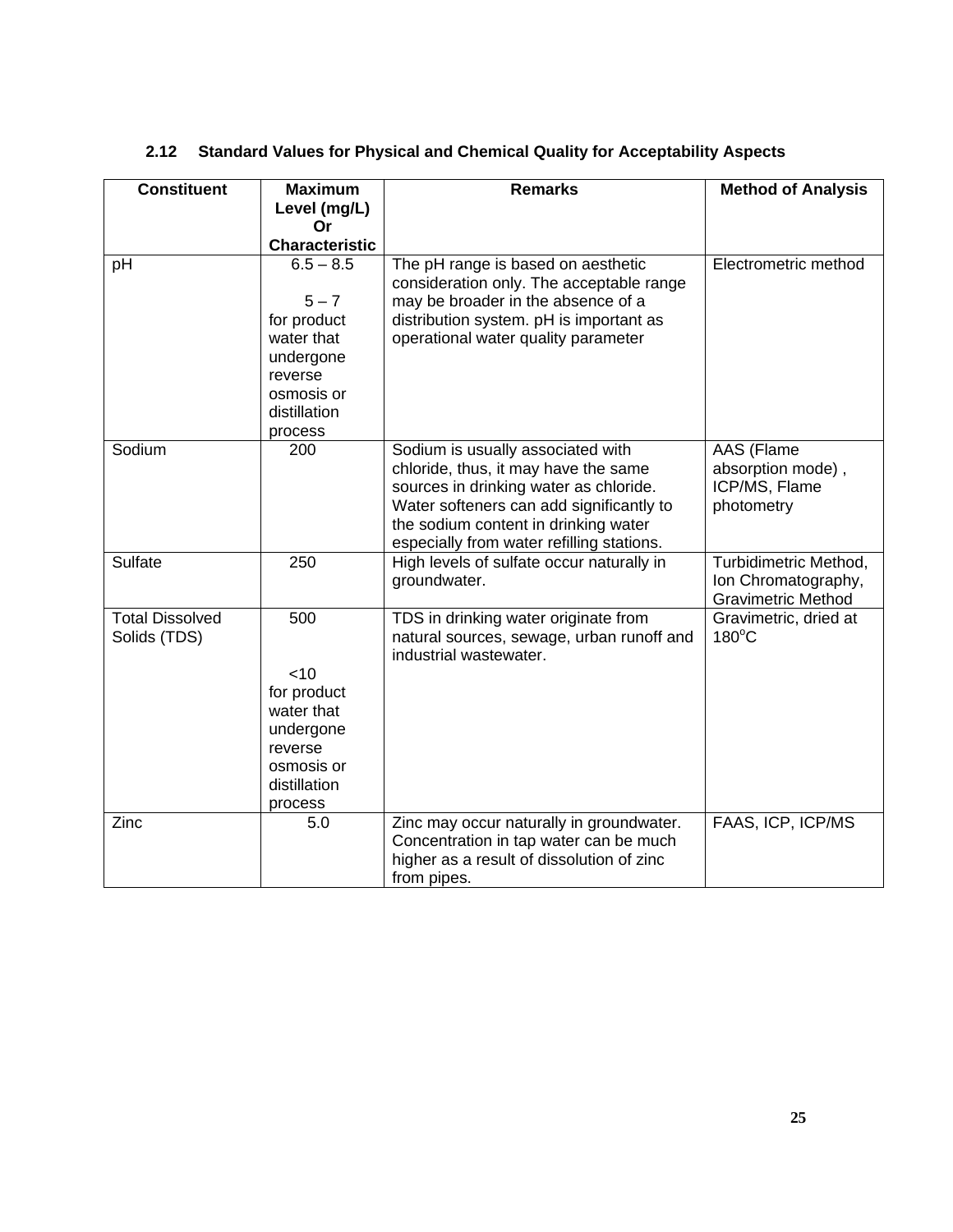# **2.13 Standard Values for Chemicals Used in Treatment and Disinfection and Disinfection by-products**

| <b>Maximum</b><br><b>Constituent</b><br>Level (mg/L) |                                          | <b>Occurrence</b>                                                                                                                                                                                                                                                                 | <b>Method of Analysis</b>                                    |  |
|------------------------------------------------------|------------------------------------------|-----------------------------------------------------------------------------------------------------------------------------------------------------------------------------------------------------------------------------------------------------------------------------------|--------------------------------------------------------------|--|
|                                                      | a. Contaminants from Treatment Chemicals |                                                                                                                                                                                                                                                                                   |                                                              |  |
| Acrylamide                                           | 0.0005                                   | Residual acrylamide monomer occurs in<br>the use of anionic, cationic and non-ionic<br>polyacrylamide coagulant aids;                                                                                                                                                             | GC/ELCD; HPLC with<br><b>UV Detection</b>                    |  |
| 0.0004<br>Epichlorohydrin                            |                                          | Epichlorohydrin is used for the<br>manufacture of glycerol, unmodified epoxy<br>resins and water treatment resins.                                                                                                                                                                | GC/ECD, GC/MS,<br><b>GC/FID</b>                              |  |
| b. Disinfection Chemicals                            |                                          |                                                                                                                                                                                                                                                                                   |                                                              |  |
| <b>Chlorine Residual</b>                             | $0.3$ min                                | Detected at the farthest point of the<br>distribution system                                                                                                                                                                                                                      | lodometric;<br>Amperometric<br><b>Titration; DPD</b>         |  |
|                                                      | $1.5$ max                                | Detected at any point in the distribution<br>system                                                                                                                                                                                                                               | <b>Colorimetric Method</b>                                   |  |
| Iodine                                               |                                          | Not recommended for long term disinfection                                                                                                                                                                                                                                        | Leuco Crystal Violet/<br>Amperometric Method                 |  |
| c. Disinfection by-products                          |                                          |                                                                                                                                                                                                                                                                                   |                                                              |  |
| <b>Bromate</b>                                       | 0.01                                     | As DBP, bromate is formed during<br>ozonation when bromide ion is found in<br>water or in concentrated hypochlorite<br>solutions used to disinfect drinking water.<br>The maximum level is based on the recent<br>(2003) risk assessment as reported in<br>WHO Guidelines (2004). | IC                                                           |  |
| Chlorite                                             | 0.7                                      | The maximum values for chlorite and<br>chlorate are provisional values. When<br>chlorine dioxide is used as a disinfectant,                                                                                                                                                       | IC with suppressed<br>conductivity detection<br>for chlorate |  |
| Chlorate                                             | 0.7                                      | chlorite or chlorate levels may be allowed<br>to exceed the maximum level. Difficulty in<br>meeting the maximum level is not a<br>reason for compromising adequate<br>disinfection.                                                                                               |                                                              |  |
| Chloral hydrate<br>(trichloroacetaldehy<br>de)       | 0.01                                     | Chloral hydrate is formed as a by-product<br>of chlorination when chlorine reacts with<br>humic acids.                                                                                                                                                                            | GC /ECD; GC/MS                                               |  |
| Dibromoacetonitrile                                  | 0.07                                     | Dibromoacetonitrile is produced during<br>water chlorination from naturally occurring<br>substances including algae, fulvic acid and<br>proteinaceous material.                                                                                                                   | GC/ECD                                                       |  |
| Dichloroacetic acid<br>0.05                          |                                          | Chlorinated acetic acids are formed from<br>organic material during water chlorination.                                                                                                                                                                                           | GC/ECD; GC/MS                                                |  |
| Dichloroacetonitrile                                 | 0.02                                     | Dichloroacetonitrile is produced during<br>water chlorination from naturally occurring<br>substances including algae, fulvic acid and<br>proteinaceous material.                                                                                                                  | GC/ECD                                                       |  |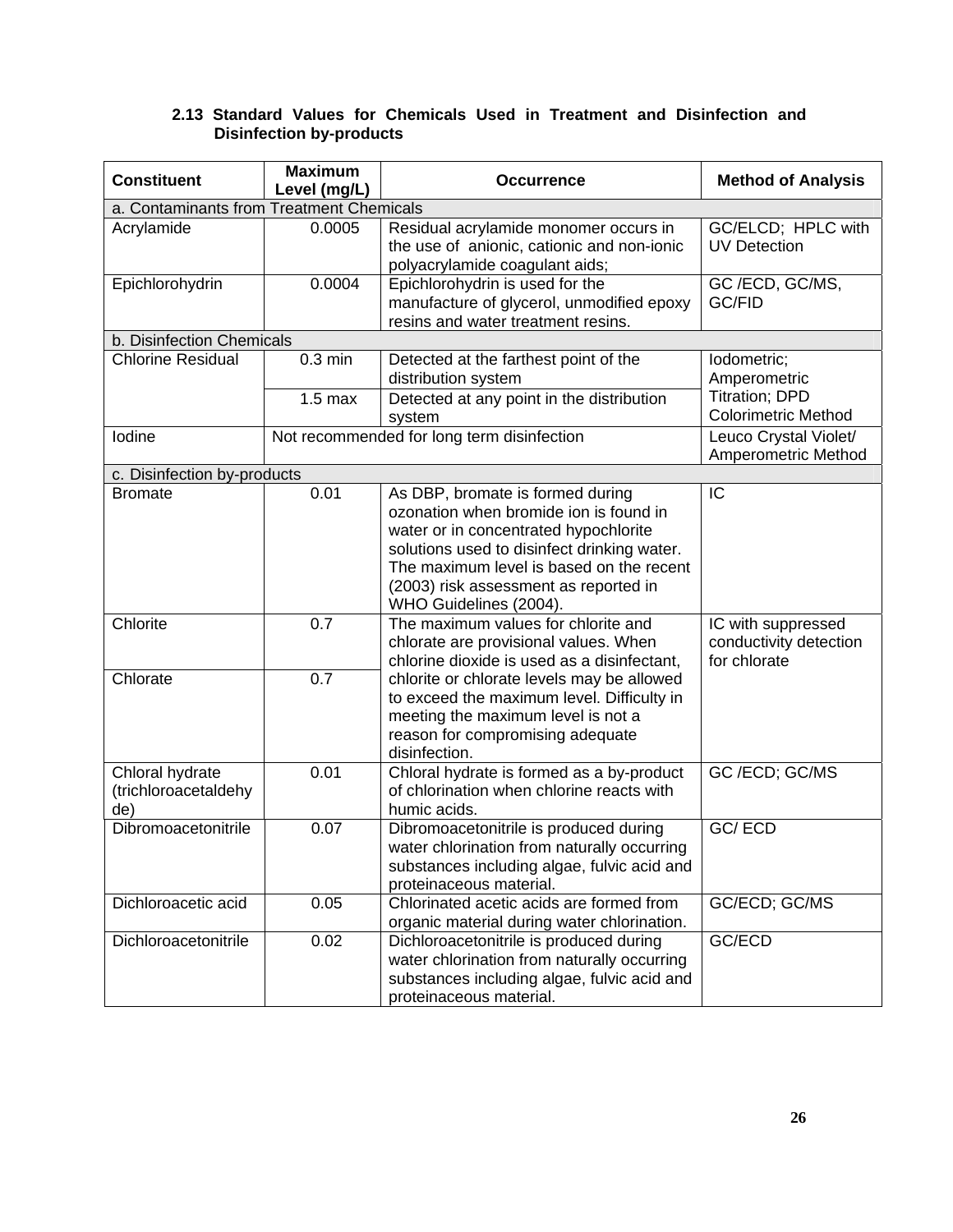# **2.13 Standard Values for Chemicals Used in Treatment and Disinfection and Disinfection by-products - Continuation**

| <b>Constituent</b>                | <b>Maximum</b>      | <b>Occurrence</b>                                                                                                                                                                                                       | <b>Method of Analysis</b> |
|-----------------------------------|---------------------|-------------------------------------------------------------------------------------------------------------------------------------------------------------------------------------------------------------------------|---------------------------|
| Formaldehyde                      | Level (mg/L)<br>0.9 | Formaldehyde in drinking water results<br>primarily from oxidation of natural organic<br>matter during ozonation and chlorination.                                                                                      | GC/ECD                    |
| Monochloroacetate                 | 0.02                | Chlorinated acetic acids are formed from<br>organic material during water chlorination.                                                                                                                                 | GC/ECD; GC/MS             |
| Trichloroacetate                  | 0.20                | Chlorinated acetic acids are formed from<br>organic material during water chlorination.                                                                                                                                 | GC/ECD; GC/MS             |
| $2,4,6-$<br>trichlorophenol       | 0.2                 | Chlorophenols are present in drinking<br>water as a result of the chlorination of<br>phenols, as by-products of hypochlorite<br>with phenolic acid, as biocides or as<br>degradation products of phenoxy<br>herbicides. | GC/ECD;GC/MS              |
| <b>Trihalomethanes</b>            |                     |                                                                                                                                                                                                                         |                           |
| <b>Bromoform</b>                  | 0.1                 | Trihalomethanes are generated principally                                                                                                                                                                               | GC/ECD; GC/MS             |
| Dibromochloro-<br>methane         | 0.1                 | as by-products of chlorination of drinking<br>water, being formed from naturally                                                                                                                                        |                           |
| Bromodichloro-<br>0.06<br>methane |                     | occurring organic compounds.                                                                                                                                                                                            |                           |
| Chloroform                        | 0.2                 |                                                                                                                                                                                                                         |                           |

- **AAS** Atomic Absorption Spectrometry
- DPD -N,N-diethyl-p-phenylenediamine (under residual chlorine method)
- **EAAS** Electrothermal Atomic Absorption Spectrometry
- **ELISA Enzyme-linked Immunosorbent Assay**
- FAAS Flame Atomic Absorption Spectrometry (FAAS)
- **FID Flame Ionization Detector**
- GC Gas Chromatography
- **GC/ECD Gas Chromatography/Electron Capture Detector**
- GC/ELCD Gas Chromatograph/Electrolytic Conductivity Detector
- **GC/FID Gas Chromatograph/Flame Ionization Detector**
- GC/MS Gas Chromatography / Mass Spectrometry
- GC/PID Gas Chromatograph/Photoionization Detector
- **HPLC High-performance Liquid Chromatography**
- **ICP/AES Inductively Coupled Plasma / Atomic Emission Spectrometry**
- **ICP/MS Inductively Couple Plasma / Mass Spectrometry (ICP/MS)**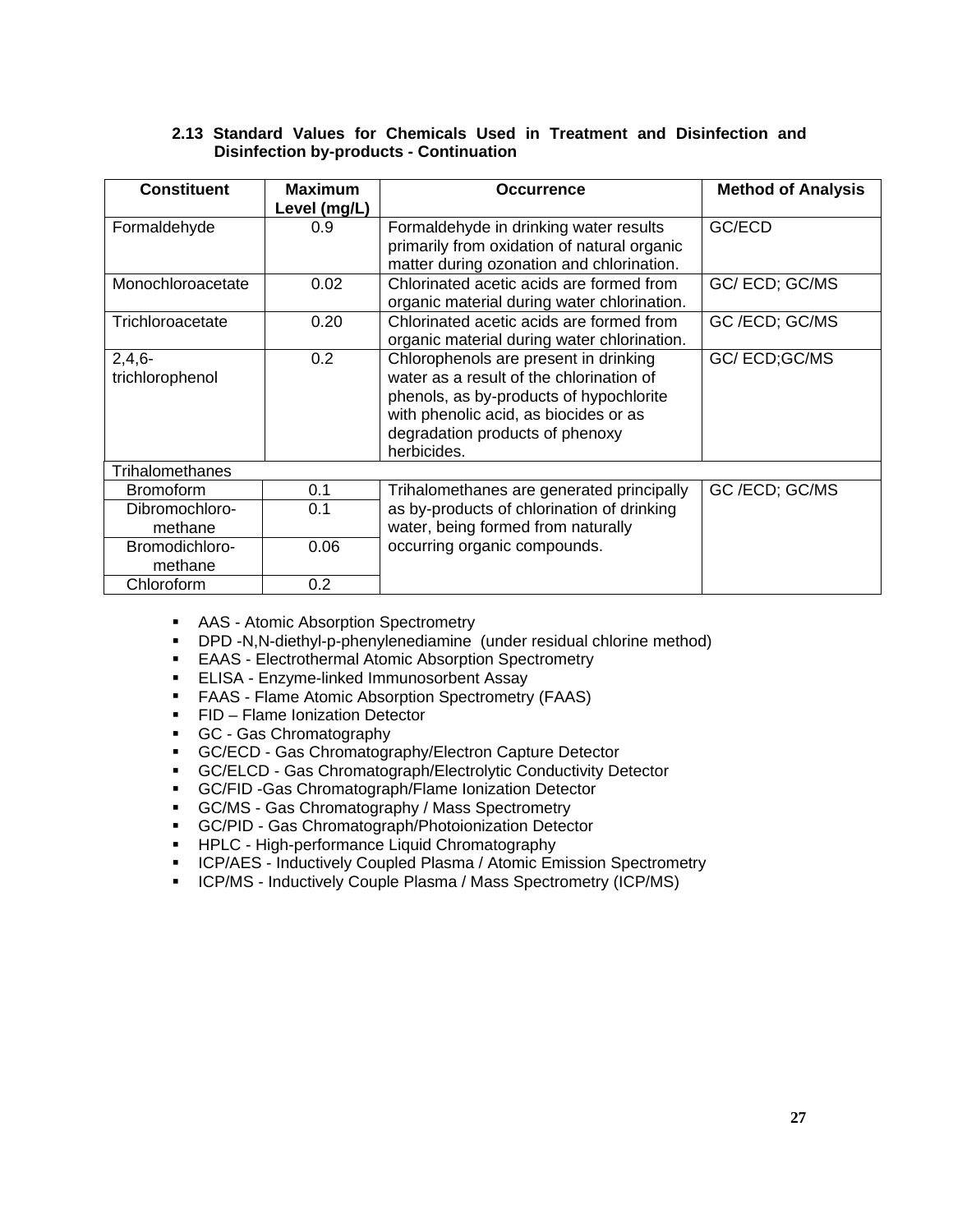## **3. Radiological Quality**

Radioactive contaminants in drinking water may come from naturally-occurring radionuclides present in rocks and soils from earth's formation and from man-made radionuclide arising from power generated by nuclear energy. Deepwells, groundwater and mineral springs have been known to be sources of natural radioactivity, principally radium and radon. Deposition of radioactive fallout from nuclear weapon testing abroad or from nuclear accidents, nuclear power plants facilities or from medical use of radioactive substances may also be a source of contamination. Although the contribution of radioactivity in drinking water from above sources is very minimal, it is still important to monitor radioactivity to protect the public from undue exposure to radiation,

The World Health Organization has set radioactivity levels for gross alpha and gross beta activity as shown on Section 3.7, in radioactivity units of Becquerel per liter (Bq/L). The guidelines are based on the fact that radioactivity in drinking water contributes only a minor part of the total radiation dose received from natural sources. Screening of gross alpha and gross beta emitters is used to determine whether more complete analyses for specific radionuclides are needed. The term screening value is used in the same manner as reference level as defined by the International Commission on Radiological Protection (ICRP). A reference level is not a dose limit requirement.

The values of the gross alpha and beta which is used as the initial screening technique for assessing the radiological quality of drinking water do not include gaseous radionuclide such as radon, so that if its presence is suspected, special measurement should be used. The Environmental Protection Agency has established Maximum Contaminant Level and Alternate Maximum Contaminant Level for radon in drinking water. (Refer to Section 3.7).

#### **3.1. Collection of Samples**

Samples of drinking water are collected directly from the source, typically from household faucets. Groundwater and springwater used as drinking water are also collected directly from pumpwells or deepwells.

#### **3.2. Sample Size: containers: handling and storage**

One liter of water sample is collected and contained in a properly labeled polyethylene plastic container. After sample collection, the sample is acidified to a pH of less than 2 using minimum amounts of diluted hydrochloric acid to minimize losses caused by adsorption in the container walls as well as to preserve the sample. Radiochemical analysis is then performed in the laboratory at any time except perhaps when short-lived radionuclides are known to be present in the sample.

# **3.3. Sampling frequency**

Based on the 2000 EPA final rule on radiological requirements on drinking water, the PNRI established monitoring frequency for the Philippine drinking water (Section 3.8). In case of emergencies such as nuclear accidents from neighboring countries, immediate sampling and analysis should be done.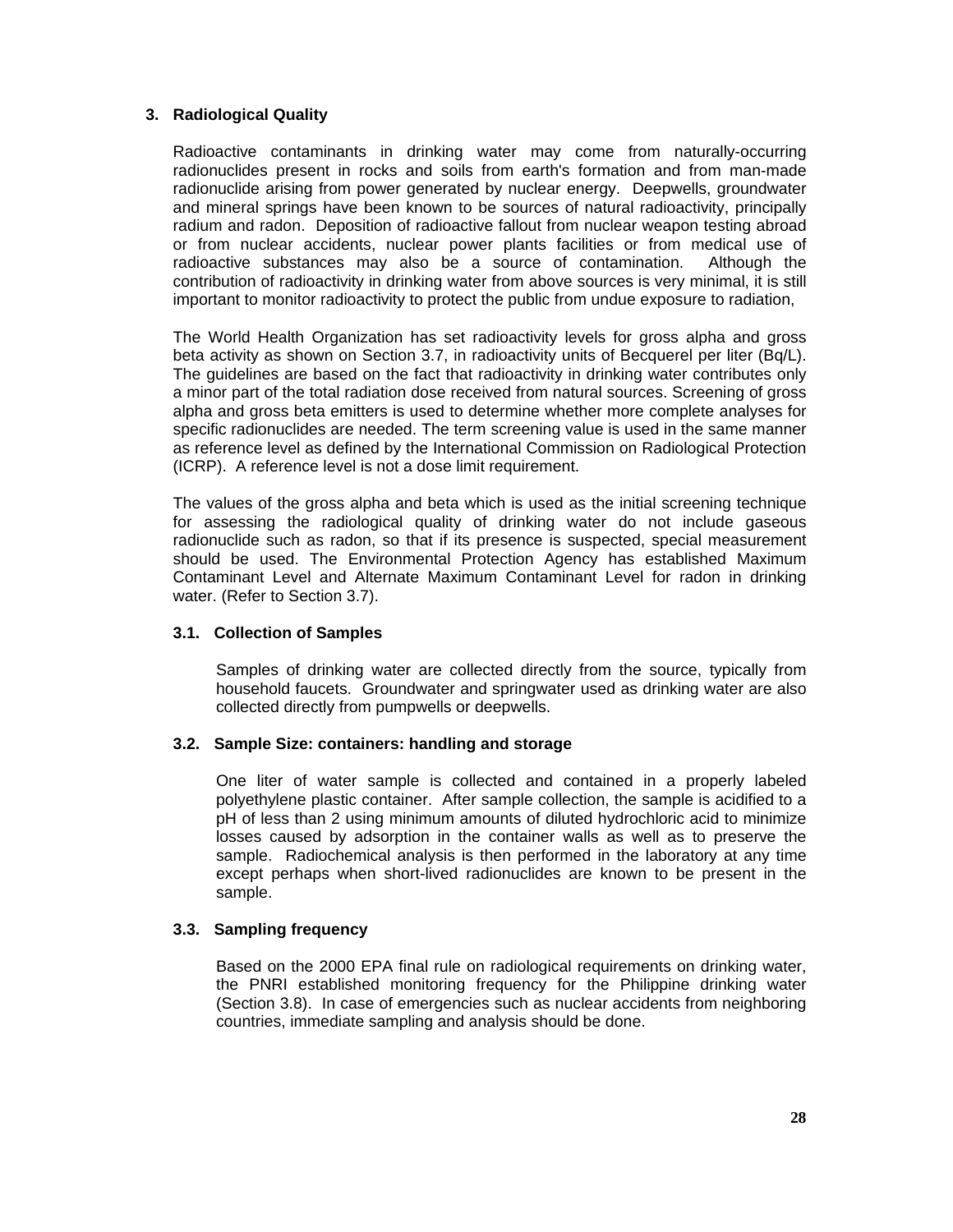## **3.4. Resampling**

Re-sampling and reexamination of the source of drinking water should be performed in cases where gross alpha and gross beta radioactivity levels exceed the standard values. In the event that gross alpha is exceeded, analysis of specific alpha-emitting radionuclides, total Radium shall be conducted. If the gross beta activity is exceeded, analysis of specific beta-emitting radionuclides, tritium (3H) and Strontium (90Sr) shall be performed. Additional advice may be obtained from the Philippine Nuclear Research Institute, Commonwealth Avenue, Diliman, Quezon City.

## **3.5. Method of Analysis**

The methods for analyses of gross alpha and gross beta radioactivity), 226Ra, 3H and 90Sr shall be based on the standard procedures by the Health Physics Research Section and Analytical Measurement Research Section of the Philippine Nuclear Research Institute. The procedures are based on the procedure manual of the Environmental Measurements Laboratory (EML-300) and the United States Environmental Protection Agency (USEPA) Prescribed Procedures for Measurement of Radioactivity in Drinking water (EPA 600/4-80-032).

The determination of gross alpha radioactivity should be made as soon as practicable to minimize the in growth of radon and its daughter products in the prepared sample. If the gross alpha and gross beta levels are less than the standard values, no further examination is necessary except for routine surveillance as may be required in the vicinity of nuclear installations or the major sources of radionuclides pollution.

#### **3.6. Health Effects**

Radiation causes a variety of health effects, depending on the dose rate, Linear Energy Transfer (LET) of the type of radiation and several other factors. At low doses, the health effects of radiation are primarily cancer induction and genetic disorder. However, these effects may take a number of years before they are manifested. The conservative approach in radiation protection is to assume that any dose, no matter how small, carries with it a finite, albeit small, probability of inducing cancer.

The United Nations Scientific Committee on the Effects of Atomic Radiation (UNSCEAR) has estimated that the probability of fatal cancer induction after lowdose, low dose-rate irradiation of the total population to be 5 x 10-3 sievert per year (Sv/y). For instance, the limits for 3H(7600 Bq/L) and 90Sr(5 Bq/L) in drinking water, when combined, are estimated to have probability of causing in two out of one million persons exposed. However, based on the data obtained at the Philippine Nuclear Research Institute on 3H and 90Sr as well as 222Rn in drinking water, the limits for drinking water are generally not reached, much less exceeded.

Breathing radon from the indoor air in homes is the primary public health risk from radon contributing to about 20,000 lung cancer death each year in the United States according to 1999 landmark report by the National Academy of Sciences (NAS) on radon in indoor air. Radon from tap water is a smallest source of radon in indoor air. Only about 1-2 percent of radon in indoor air comes from drinking water.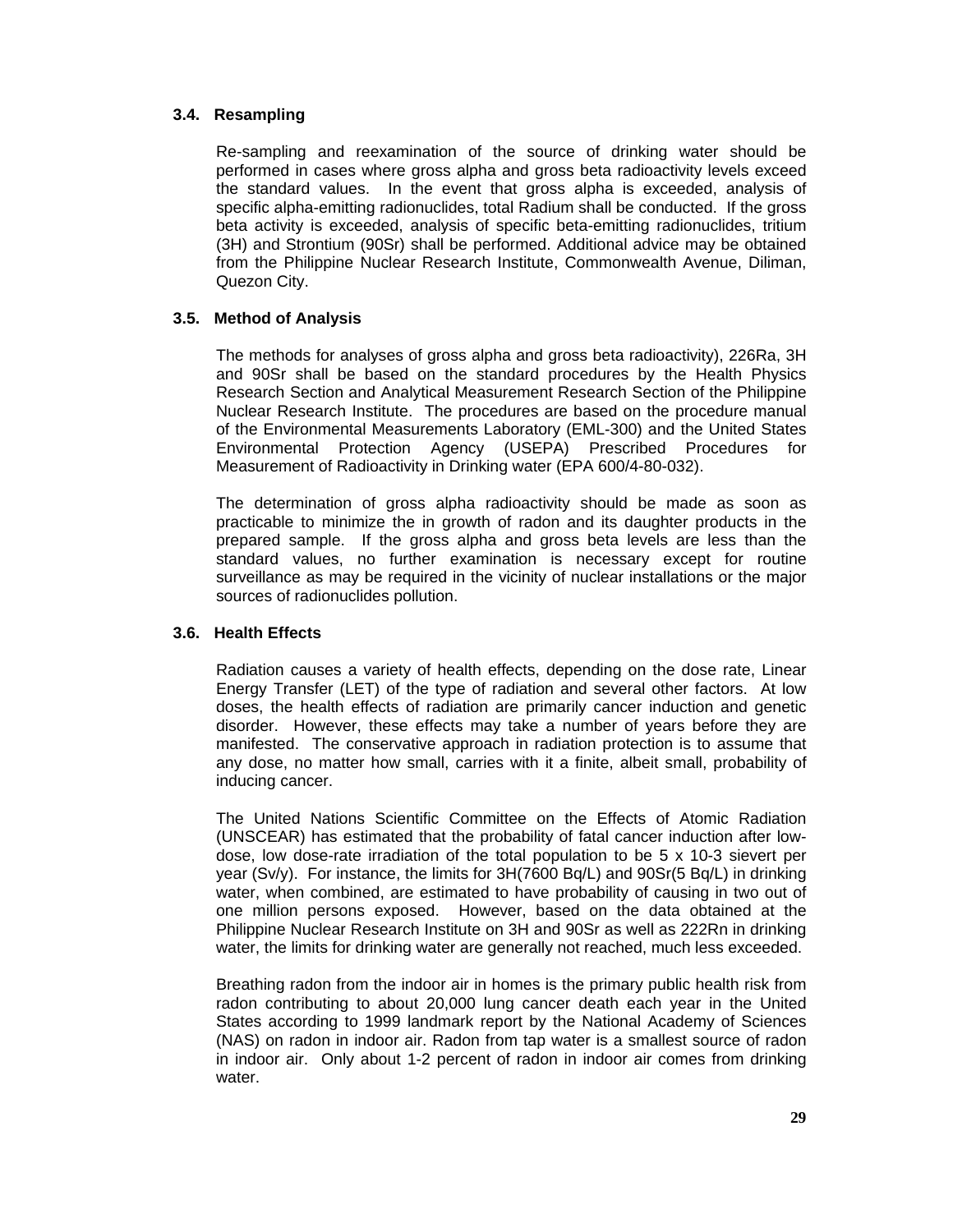# **3.7. Standard Values for Radiological Constituents**

| <b>Constituents</b>  | <b>Activity Level (Bq/liter)</b> |
|----------------------|----------------------------------|
| gross alpha activity | 0.1 (excluding radon)            |
| gross beta           | 1.0                              |
| radon                | 11(MCL)                          |

## **3.8. Sampling Frequency Requirements for Radiological Constituents**

| vpe     | <b>Frequency</b>                             | <b>Condition</b>                                                           |
|---------|----------------------------------------------|----------------------------------------------------------------------------|
| Initial | Four consecutive<br>quarters for one<br>vear |                                                                            |
| Routine | One sample every 3<br>vears                  | If running average from four consecutive quarterly<br>samples > 50% of MCL |
| Reduced | One sample every<br>6 years                  | If initial average is 50% of MCL                                           |

## **VI. REPEALING CLAUSE**

All administrative orders, rules and regulations and administrative issuances or parts thereof inconsistent with the provisions of these standards are hereby repealed or amended accordingly.

#### **VII. EFFECTIVITY**

 This order takes effect fifteen (15) days after its publication in an official gazette or in a newspaper of general circulation.

FRANCISCO T. DUQUE III, MD, MSc

 $\mathcal V$  Secretary of Health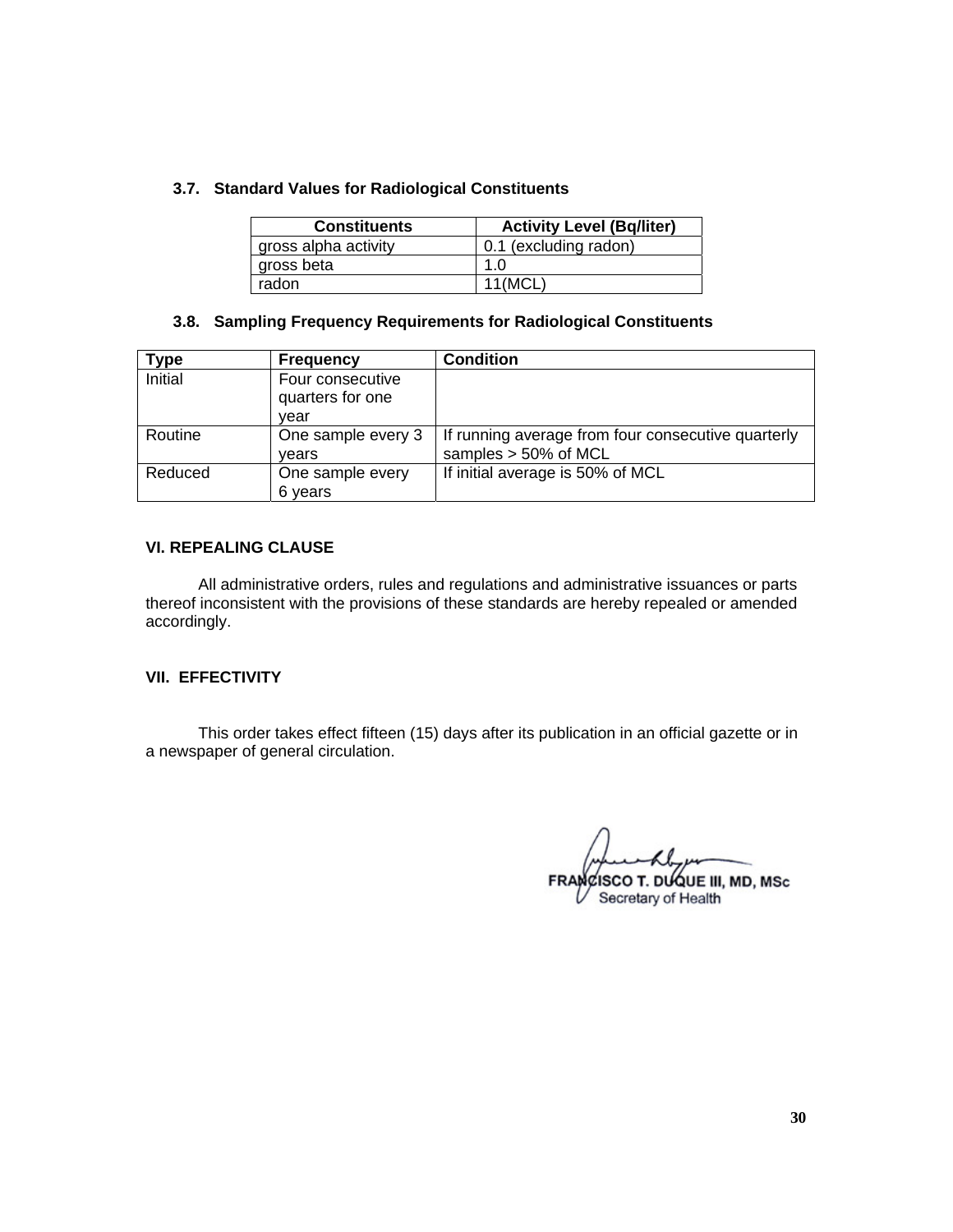### **Guidelines in Identifying Priority Drinking-Water Quality Parameters for Monitoring**

The Local Health Authority at the municipal or city level shall identify the list of parameters that will be examined to determine the potability of drinking water supply provided in the local area. To achieve this, the local health authority through the Local Drinking Water Quality Monitoring Committee shall undertake a systematic assessment of all the parameters listed in the 2007 Philippine National Standards for Drinking Water (PNSDW 2007) in consultation with, but not limited to, the following authorities: health, water resources, water supply provision, environment, agriculture, geological services/mining, industry, and radiological services. As a matter of prudent public health decision, particularly in situations where resources are limited, to give priority to ensuring availability and accessibility of water supply all individuals over rendering treatment to water for the benefit of few individuals.

Based on its health significance and acceptability, the following priority parameters shall be tested:

1. microbiological 2. arsenic 3. cadmium 4. lead 5. nitrate 6. benzene 8. turbidity 9. iron 10. pH 11. manganese 12. chloride

7. color

13. sulfate

14. TDS

In addition to the above, other physical and chemical parameters shall be tested based on the following conditions:

# **1. Chemical/Physical Quality**

- **1.1** All naturally occurring chemicals based on the geological characteristics in the local area that are of health significance and are found in drinking-water supply should be in the priority list.
- **1.2** An inventory of chemicals used in local agricultural practices such as pesticide, herbicide and fungicides shall be the basis for identifying which the organic constituents (pesticides) to include in the priority list.
- **1.3** Industries that transport, use as raw materials, produce either as intermediate or final product or by-product or generate as wastes any or all of the chemicals listed in PNSDW 2006 shall be identified and mapped. Water sources taken within 50 meters from the location of the said industries should be examined for such chemicals.
- **1.4** Chemical disinfection by-products shall be identified based on the type of disinfectants used. If water providers could provide evidence of control of generation of disinfection by-product such as pretreatment to remove precursors, use of treatment technology that evidently removes disinfection by-product or two successive analysis showing that suspected by-product does not occur then such chemical disinfection by-products will be removed from the priority list.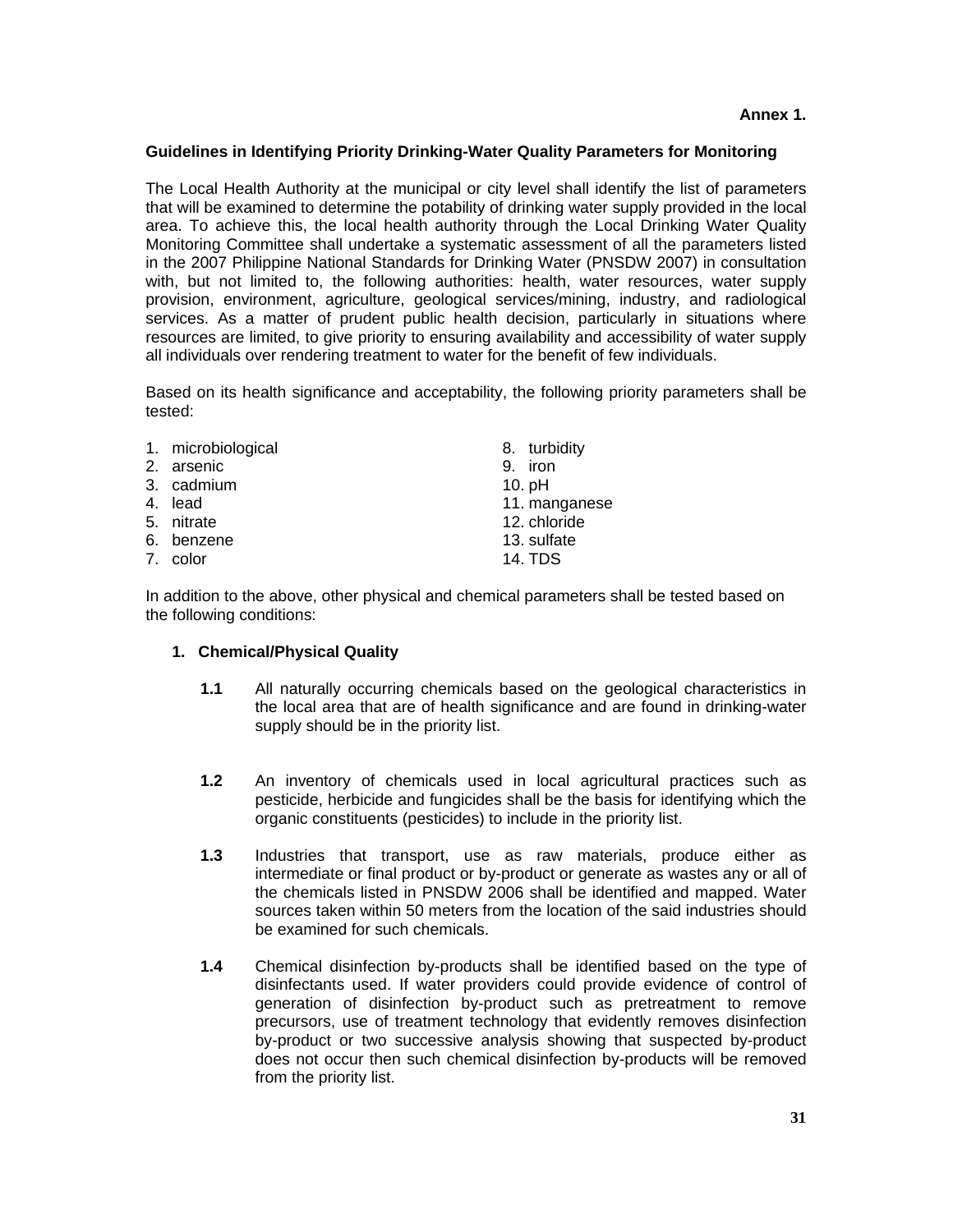- **1.5** Chemicals leaching from plumbing system materials or facilities such as copper, lead, zinc and nickel shall be included in the list if the pH of water is 6 or below.
- **1.6** Hardness will only be in the list if the general population deems it unacceptable at certain level due to taste or odor.
- **1.7** The list of priority physical and chemical parameters to be monitored may change based on the results of previous water examinations. Parameters that are less likely to occur in water may be tested less frequent.

## **Radiological Quality.**

- **2.1** Radiological quality shall be included in the priority list if there is fall-out or contamination from suspected sources of radiological impurities of water such as hospitals or other industries.
- **2.2** Sources of naturally occurring radiological contaminants should be identified by the Department of Health or Philippine Nuclear Research Institute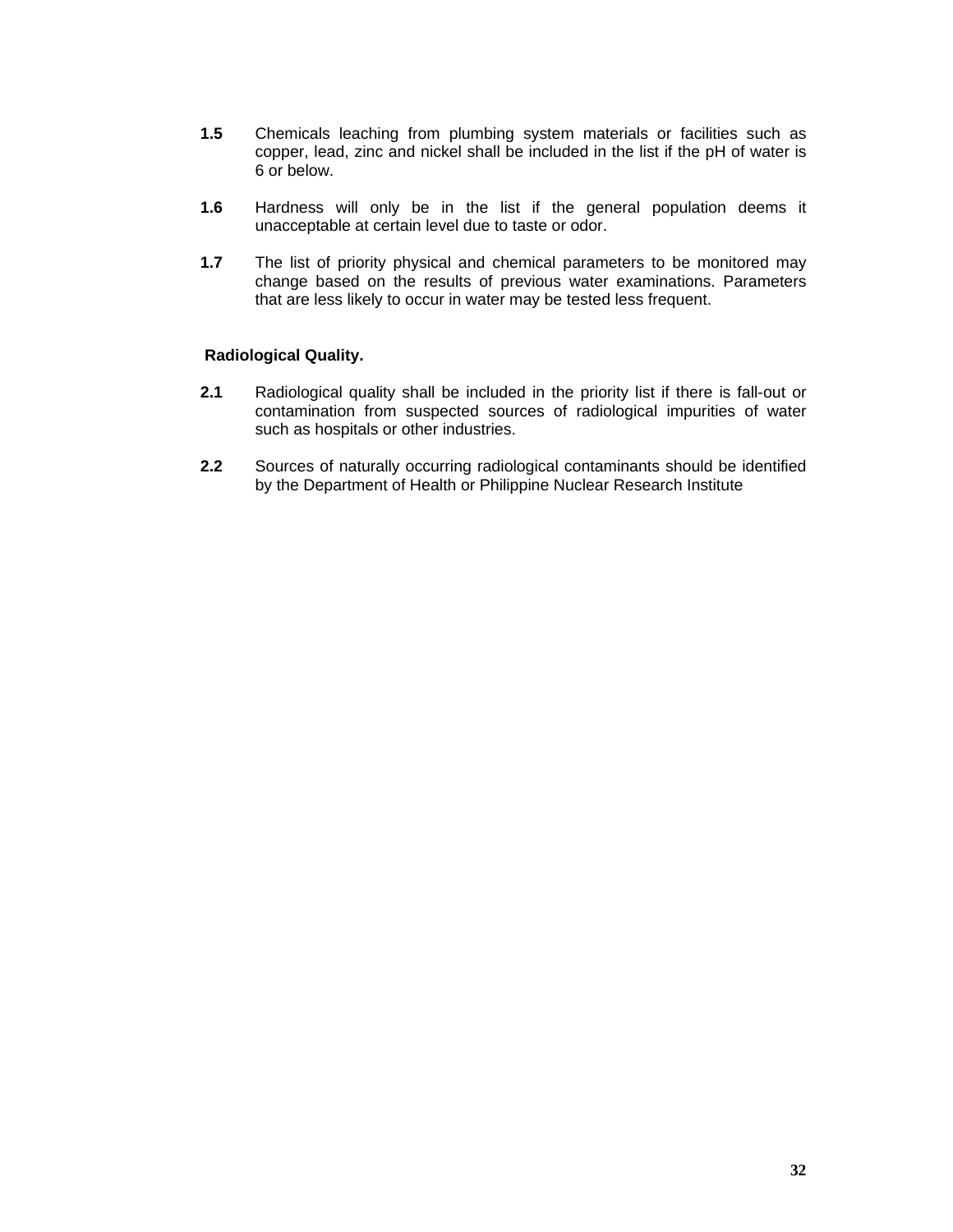# **Annex 2.**

# **Water Safety Plans**

The application of an extensive risk assessment and risk management approach that encompasses all steps in water supply system from sources, production, storage and conveyance to consumers will ensure safety of drinking water supply. Such approach is termed as Water Safety Plans. It follows the principles and concepts of multiple-barrier approach and Hazard Analysis Critical Control Point (HACCP) as used in the food industry. It is proposed that these plans will be prepared by all water providers from large water systems to water refilling stations.

Three key-components of Water Safety Plans:

- System assessment to determine whether the drinking water supply chain as a whole can deliver water of quality that meets health-based targets. This also includes the assessment of design criteria or new systems
- Operational monitoring to identifying control measures in a drinking-water system that will collectively control identified risks and ensure that the health-based targets are met; to rapidly detect any deviation from required performance
- Management plans to describe actions to be taken during normal operations or incident conditions

A thorough discussion of water safety plans is presented in WHO's Guidelines for Drinkingwater Quality, 2004, Third Edition.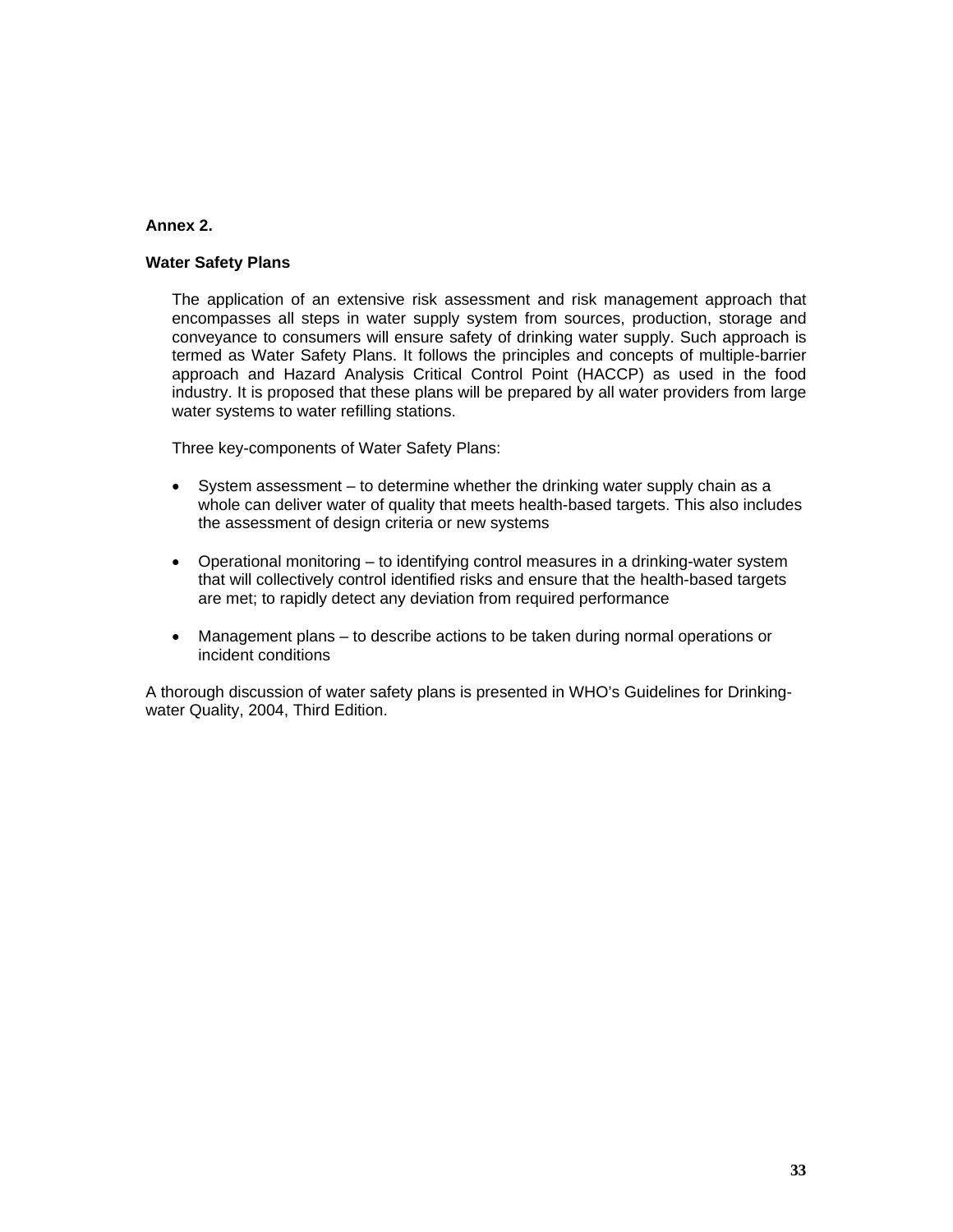## **Annex 3**

## **Guidelines for Selecting the Location of Sampling Points**

### **1. Sample Location**

### **1.1 Piped water supply zoning**

Zoning of piped water supplies should be undertaken to ensure that different parts of the water supply system that may have different level of risk are adequately covered for water quality sampling.

 A zone can be considered as coverage area per source, service reservoir supplies specific area , an area where different parts of distribution system operates at different pressures and elevations and an area where leakage or reliability is different in different parts of the system

# **1.2 Point Source**

Samples should be taken from the point source from the principal outlet – handpump or spring outlet.

For routine monitoring boreholes or deepwells generally requires less frequent sampling as they are usually of better quality than shallow groundwater given the greater depths of water abstraction.

It is also important to undertake an extended assessment of point source quality in order to develop an understanding of the process causing water quality failure and thus the appropriate interventions required to improve the source.

# **1.3 Selection of Sampling Sites**

When the sample locations and frequencies of sampling visits have been calculated, the final stage is the selection of sampling sites. Sample sites will usually be taken as being representative of a wider area. Samples sites can be either fixed – i.e. every time sampling is carried out in the area, a sample is always picked from the same point. Sample sites can also be random, with the exact location of the sample point in zone or area varying between sample rounds.

- **1.3.1.** Key fixed points that should always be included in the surveillance include:
	- water leaving treatment works (usually the first tap)
	- the inlets and outlets of service reservoirs
	- critical points in the distribution system  $-$  (e.g. low-pressure area or parts of the system prone to frequent discontinuity
- **1.3.2.** Regular sampling points will include public taps in high-density areas or in places such as markets where large number of people congregate.